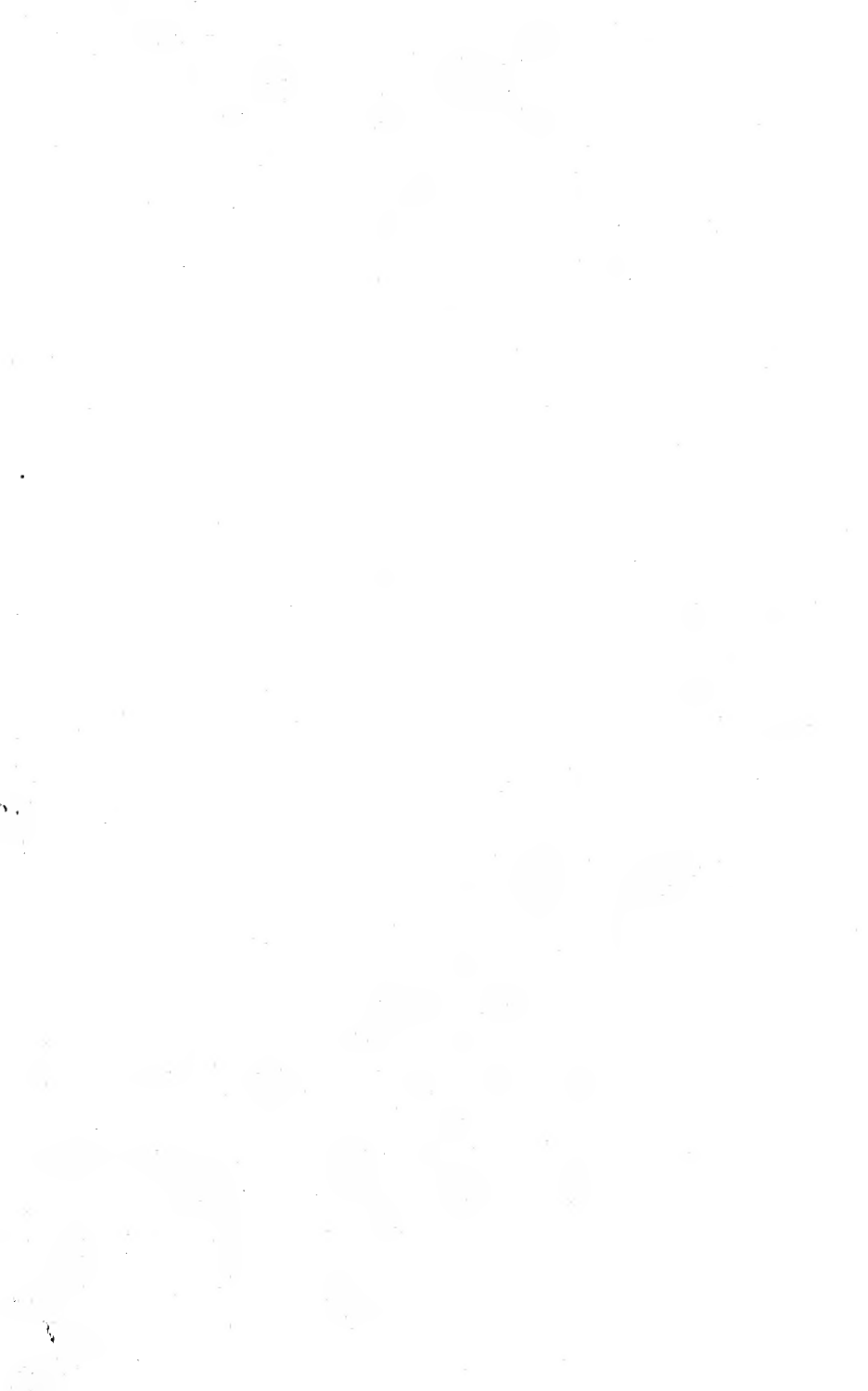## SENATOR IN GENERAL COURT

|                                      |                                                                                                                                                                                                                                                                                                                       | Democratic Primary                |                          |                 |                                                                                    | Republican Primary                       |            |              |                                                       |                                           | <b>State Election</b>                                                                                                                                                                                                                 |             |
|--------------------------------------|-----------------------------------------------------------------------------------------------------------------------------------------------------------------------------------------------------------------------------------------------------------------------------------------------------------------------|-----------------------------------|--------------------------|-----------------|------------------------------------------------------------------------------------|------------------------------------------|------------|--------------|-------------------------------------------------------|-------------------------------------------|---------------------------------------------------------------------------------------------------------------------------------------------------------------------------------------------------------------------------------------|-------------|
| Berkshire<br>District                | Patrick C. Gable                                                                                                                                                                                                                                                                                                      | of Lenox<br>John J. Pignatelli    | Pull Others              | Blanks          | Total Votes Cast                                                                   | of Lenox<br>Peter C. Webber              | All Others | Blanks       | Total Votes Cast                                      | Hepublican<br>of Lenox<br>Peter C. Webber | Patrick C. Gable<br>blaitafield<br>Democratic                                                                                                                                                                                         | eneritO IIA |
|                                      |                                                                                                                                                                                                                                                                                                                       |                                   |                          |                 |                                                                                    |                                          |            |              |                                                       |                                           |                                                                                                                                                                                                                                       |             |
| Adams                                |                                                                                                                                                                                                                                                                                                                       |                                   |                          |                 |                                                                                    |                                          |            |              |                                                       |                                           |                                                                                                                                                                                                                                       | ŧ           |
| Alford.                              |                                                                                                                                                                                                                                                                                                                       |                                   |                          |                 |                                                                                    |                                          |            |              |                                                       |                                           |                                                                                                                                                                                                                                       |             |
| Cheshire<br>Becket.                  |                                                                                                                                                                                                                                                                                                                       |                                   |                          |                 |                                                                                    |                                          |            |              |                                                       |                                           |                                                                                                                                                                                                                                       |             |
| Clarksburg                           | 누명없들 음부경없임 축동법육학                                                                                                                                                                                                                                                                                                      | ង្គនន្តដូន ឌួនន្ទខ្លួន នន្ទដ្ឋន្ត |                          | 计双记 哈乌马哈拉 付红的奶仔 | ខ្លួតទីនិដ្ឋ ដូន៩និច<br>ខ្លួ                                                       |                                          |            | 옮≌≌정을 앞을 [ 뚫 | 2 ួមខ្លួន ខ្លួន កម្លិត ខ្លួន ទី១៩ តូ តូន ភូមិន្ទន និង |                                           | ន្ត<br>ខ្លួ <sub>ង</sub> ទ្ល <b>ិន្ត</b>                                                                                                                                                                                              |             |
| Dalton                               |                                                                                                                                                                                                                                                                                                                       |                                   |                          |                 |                                                                                    |                                          |            |              |                                                       |                                           |                                                                                                                                                                                                                                       |             |
| Egremont                             |                                                                                                                                                                                                                                                                                                                       |                                   |                          |                 |                                                                                    |                                          |            |              |                                                       |                                           |                                                                                                                                                                                                                                       |             |
| 3t. Barrington<br>Florida            |                                                                                                                                                                                                                                                                                                                       |                                   |                          |                 |                                                                                    | $\frac{2}{3}$ តមត្តម $\frac{2}{3}$ មិន ដ |            |              |                                                       | ទំនូនទំ                                   | អ្នកទទួន ដូងនិងខ្លួ                                                                                                                                                                                                                   |             |
| tancock.                             |                                                                                                                                                                                                                                                                                                                       |                                   |                          |                 |                                                                                    |                                          |            |              |                                                       |                                           |                                                                                                                                                                                                                                       |             |
| -insdale                             |                                                                                                                                                                                                                                                                                                                       |                                   |                          |                 |                                                                                    |                                          |            |              |                                                       |                                           |                                                                                                                                                                                                                                       |             |
| anesborough                          |                                                                                                                                                                                                                                                                                                                       |                                   |                          |                 |                                                                                    |                                          |            |              |                                                       |                                           |                                                                                                                                                                                                                                       |             |
| ee<br>$enox$ .                       |                                                                                                                                                                                                                                                                                                                       |                                   |                          |                 | 888855                                                                             |                                          |            |              |                                                       |                                           |                                                                                                                                                                                                                                       |             |
| <b>Monterey</b>                      |                                                                                                                                                                                                                                                                                                                       |                                   |                          |                 |                                                                                    |                                          |            |              |                                                       | 888488<br>888488                          |                                                                                                                                                                                                                                       |             |
| Vit. Washington                      |                                                                                                                                                                                                                                                                                                                       |                                   |                          |                 |                                                                                    |                                          |            |              |                                                       |                                           |                                                                                                                                                                                                                                       |             |
| <b>Jew Ashford</b>                   |                                                                                                                                                                                                                                                                                                                       |                                   |                          |                 |                                                                                    |                                          |            |              |                                                       |                                           |                                                                                                                                                                                                                                       |             |
| lew Marlboroug<br><b>VARATH ADAM</b> |                                                                                                                                                                                                                                                                                                                       |                                   |                          |                 |                                                                                    |                                          |            |              |                                                       |                                           |                                                                                                                                                                                                                                       |             |
| ล็                                   |                                                                                                                                                                                                                                                                                                                       |                                   |                          | 두웠~ ~益꾼ㅎㅎ       |                                                                                    | 마은 끓여 꾸 풀 물 꾸 걷                          |            |              |                                                       |                                           | <b>ូ</b> ក្នុង ក្នុង ក្នុង ក្នុង ក្នុង ក្នុង ក្នុង ក្នុង ក្នុង ក្នុង ក្នុង ក្នុង ក្នុង ក្នុង ក្នុង ក្នុង ក្នុង ក្នុង<br>ក្នុង ក្នុង ក្នុង ក្នុង ក្នុង ក្នុង ក្នុង ក្នុង ក្នុង ក្នុង ក្នុង ក្នុង ក្នុង ក្នុង ក្នុង ក្នុង ក្នុង ក្នុង ក |             |
| nec<br>Se                            |                                                                                                                                                                                                                                                                                                                       |                                   |                          |                 |                                                                                    |                                          |            |              |                                                       |                                           |                                                                                                                                                                                                                                       |             |
| PITTSFIELD                           |                                                                                                                                                                                                                                                                                                                       |                                   |                          |                 |                                                                                    |                                          |            |              |                                                       |                                           |                                                                                                                                                                                                                                       |             |
| Sandisfield<br>Richmond              |                                                                                                                                                                                                                                                                                                                       |                                   |                          |                 |                                                                                    |                                          |            |              |                                                       |                                           |                                                                                                                                                                                                                                       |             |
| Savoy.                               |                                                                                                                                                                                                                                                                                                                       |                                   | $ $ $ $ $\alpha$ $ $ $ $ |                 |                                                                                    |                                          |            |              |                                                       |                                           |                                                                                                                                                                                                                                       |             |
| Sheffield                            |                                                                                                                                                                                                                                                                                                                       |                                   | $\mathbf{I}$             |                 |                                                                                    |                                          |            |              |                                                       |                                           |                                                                                                                                                                                                                                       |             |
| Stockbridge.                         |                                                                                                                                                                                                                                                                                                                       |                                   | $\infty$                 |                 |                                                                                    |                                          |            |              |                                                       |                                           |                                                                                                                                                                                                                                       |             |
| ringham.                             |                                                                                                                                                                                                                                                                                                                       |                                   | -1                       |                 |                                                                                    |                                          |            |              |                                                       |                                           |                                                                                                                                                                                                                                       |             |
| W. Stockbridge<br>Washington         | $\alpha = 8.65$ $\frac{1}{2}$ $\frac{1}{2}$ $\frac{1}{2}$ $\frac{1}{2}$ $\frac{1}{2}$ $\frac{1}{2}$ $\frac{1}{2}$ $\frac{1}{2}$ $\frac{1}{2}$ $\frac{1}{2}$ $\frac{1}{2}$ $\frac{1}{2}$ $\frac{1}{2}$ $\frac{1}{2}$ $\frac{1}{2}$ $\frac{1}{2}$ $\frac{1}{2}$ $\frac{1}{2}$ $\frac{1}{2}$ $\frac{1}{2}$ $\frac{1}{2}$ |                                   |                          | 888ಌ            | ្គ ស្ត្រី និង ក្នុង ក្នុង ក្នុង ក្នុង<br>ស្រុក ក្នុង ក្នុង ក្នុង ក្នុង ក្នុង ក្នុង | គ្គ<br>គួន គួន គួន គួន<br>តួ             |            |              | es<br>Subset and Subset                               | 33232323252882523<br>332325252588252      | <u>중</u> 은 없으로                                                                                                                                                                                                                        |             |
| Williamstown                         |                                                                                                                                                                                                                                                                                                                       |                                   |                          | $\overline{5}$  |                                                                                    |                                          |            |              |                                                       |                                           | 1,108                                                                                                                                                                                                                                 |             |
| Windsor.                             |                                                                                                                                                                                                                                                                                                                       |                                   |                          |                 |                                                                                    |                                          |            |              |                                                       | 1,786<br>160                              | $\frac{2}{2}$                                                                                                                                                                                                                         |             |
| <b>TOTALS</b>                        | 11,782                                                                                                                                                                                                                                                                                                                |                                   | ≌                        | 1,882           | 24,861                                                                             |                                          |            |              |                                                       | 27,361                                    | 23,164                                                                                                                                                                                                                                |             |

Total Votes Cast

Blanks

,965

මග ಸහි සහ සහ සහ සහ සහ සහ සහ සහ සහ සහ සහ සහ ස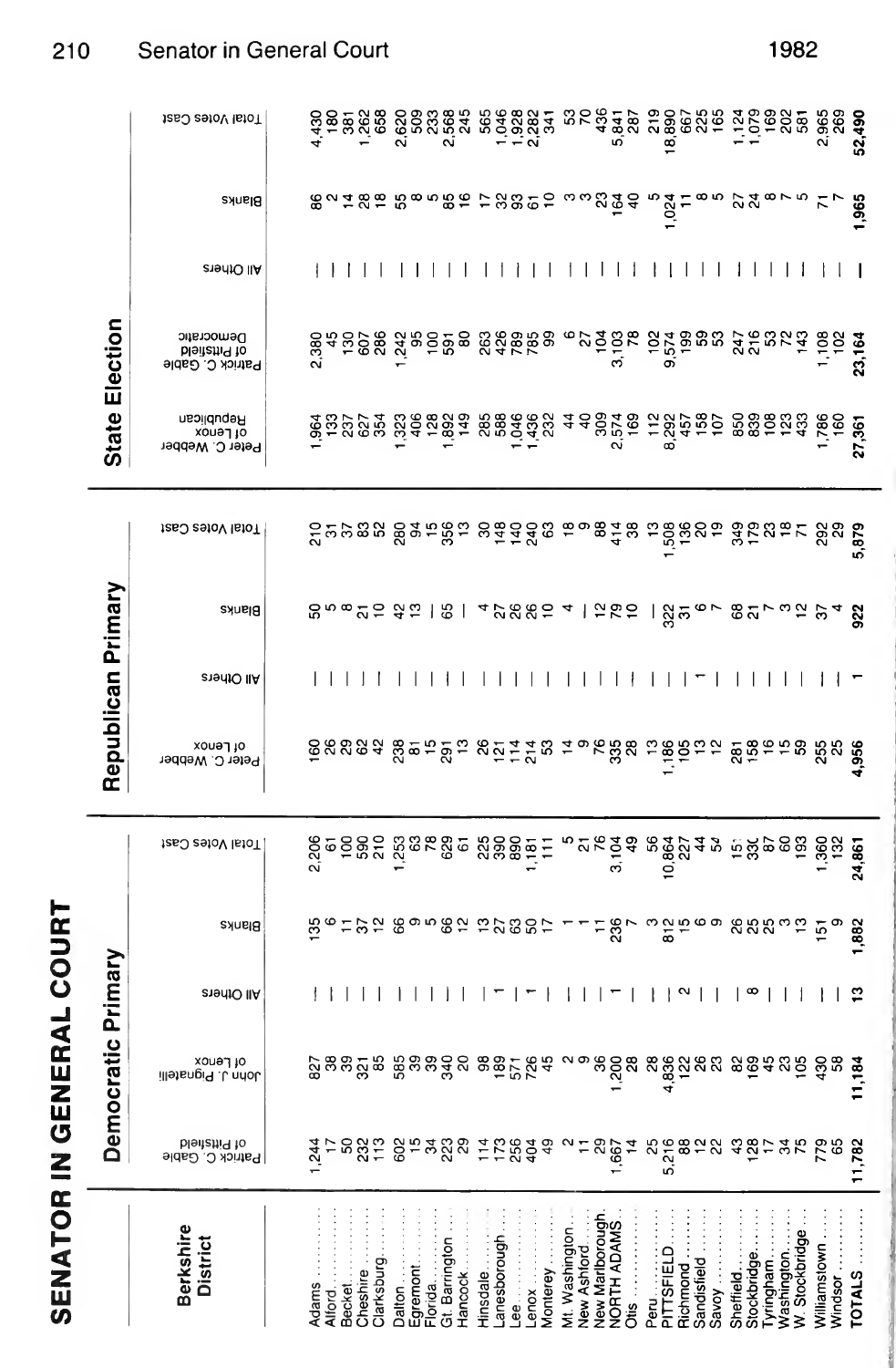|                                                                                                                                         | Democratic Primary                                 |                                                                   |                                                |                                                                                                                                                                          |                                            |                        | Republican Primary   |                             | State Election                                 |                                                                                   |                                                                 |                                                                                         |
|-----------------------------------------------------------------------------------------------------------------------------------------|----------------------------------------------------|-------------------------------------------------------------------|------------------------------------------------|--------------------------------------------------------------------------------------------------------------------------------------------------------------------------|--------------------------------------------|------------------------|----------------------|-----------------------------|------------------------------------------------|-----------------------------------------------------------------------------------|-----------------------------------------------------------------|-----------------------------------------------------------------------------------------|
| First<br>Bristol<br>District                                                                                                            | noitsnimoM oM                                      | Pil Others                                                        | Blanks                                         | Total Votes Cast                                                                                                                                                         | John F. Parker                             | Pull Others            | Blanks               | Total Votes Cast            | he Parican<br>of Tauton<br>neoilduqeR          | enertiO IIA                                                                       | Blanks                                                          | Total Votes Cast                                                                        |
| ATTLEBORO<br><b>TAUNTON</b><br>Seekonk.<br>Berkley<br>Dighton<br>Norton.<br>Raynham.<br>Swansea<br>Rehoboth<br>Easton.<br><b>TOTALS</b> | - 1<br>1111<br>111                                 | ≌<br>$\vert \sim$ 4<br>ιΩ<br>$\mathbf{I}$<br>$\overline{1}$<br>I. |                                                | 21,235                                                                                                                                                                   | 4,110<br><u>និទ្ធបក្ខទី និ</u> ក្ខក្ខខ្លួន | $\overline{1}$<br>111  | ដ៏គតនឹង ఉម្រុង៩ទី ទី | ខ្លួនទីទី និងទីនឹង<br>5,019 |                                                | $\frac{1}{2}$<br>₹<br>$\mathbf{I}$<br>$\mathsf I$<br>$\mathbf{I}$<br>$\mathbf{I}$ | ្ត<br>ភូមិ និង ខ្លួ<br>1,650                                    | 3,398<br>2,749<br>4,467<br>6,193<br>13,854<br>9898<br>95488<br>0.98<br>10,404<br>54,227 |
|                                                                                                                                         |                                                    |                                                                   | Democratic Primary                             |                                                                                                                                                                          |                                            |                        | Republican Primary   |                             | State Election                                 |                                                                                   |                                                                 |                                                                                         |
| Second<br>Bristol<br>District                                                                                                           | of Fall River<br>Mary L. Fonseca                   | eneritO IIA                                                       | Blanks                                         | Total Votes Cast                                                                                                                                                         | noitsnimol/ ol/                            | Pill Others            | Blanks               | Total Votes Cast            | Democratic<br>of Fall River<br>Mary L. Fonseca | Pull Others                                                                       | Blanks                                                          | Total Votes Cast                                                                        |
| t<br>FALL RIVER<br>Acushnet<br>Freetown<br>Somerset<br>Westport<br><b>TOTALS</b>                                                        | 1,463<br>15,535<br>749<br>3,070<br>2,013<br>22,830 | 4                                                                 | $\frac{474}{5,590}$<br>5.939<br>5.939<br>7.877 | $\frac{1}{2}$<br>$\frac{3}{2}$<br>$\frac{995}{2}$<br>$\frac{3}{2}$<br>$\frac{3}{2}$<br>$\frac{3}{2}$<br>$\frac{3}{2}$<br>$\frac{3}{2}$<br>$\frac{3}{2}$<br>$\frac{3}{2}$ | $\mathbf{I}$<br>ı<br>-1                    | $\alpha \varpi \varpi$ | 18242<br>2,515       | 185353                      | 0886<br>08857789<br>237789<br>237899           | 4<br>$\mathbf{1}$<br>$\begin{array}{c} \hline \end{array}$                        | $7,060$ $7,060$ $7,060$ $7,020$ $7,020$ $7,020$ $7,020$ $7,020$ | 3494<br>350417<br>350417<br>35085<br>50,937                                             |

39238896835

Total Votes Cast

read estoV latoT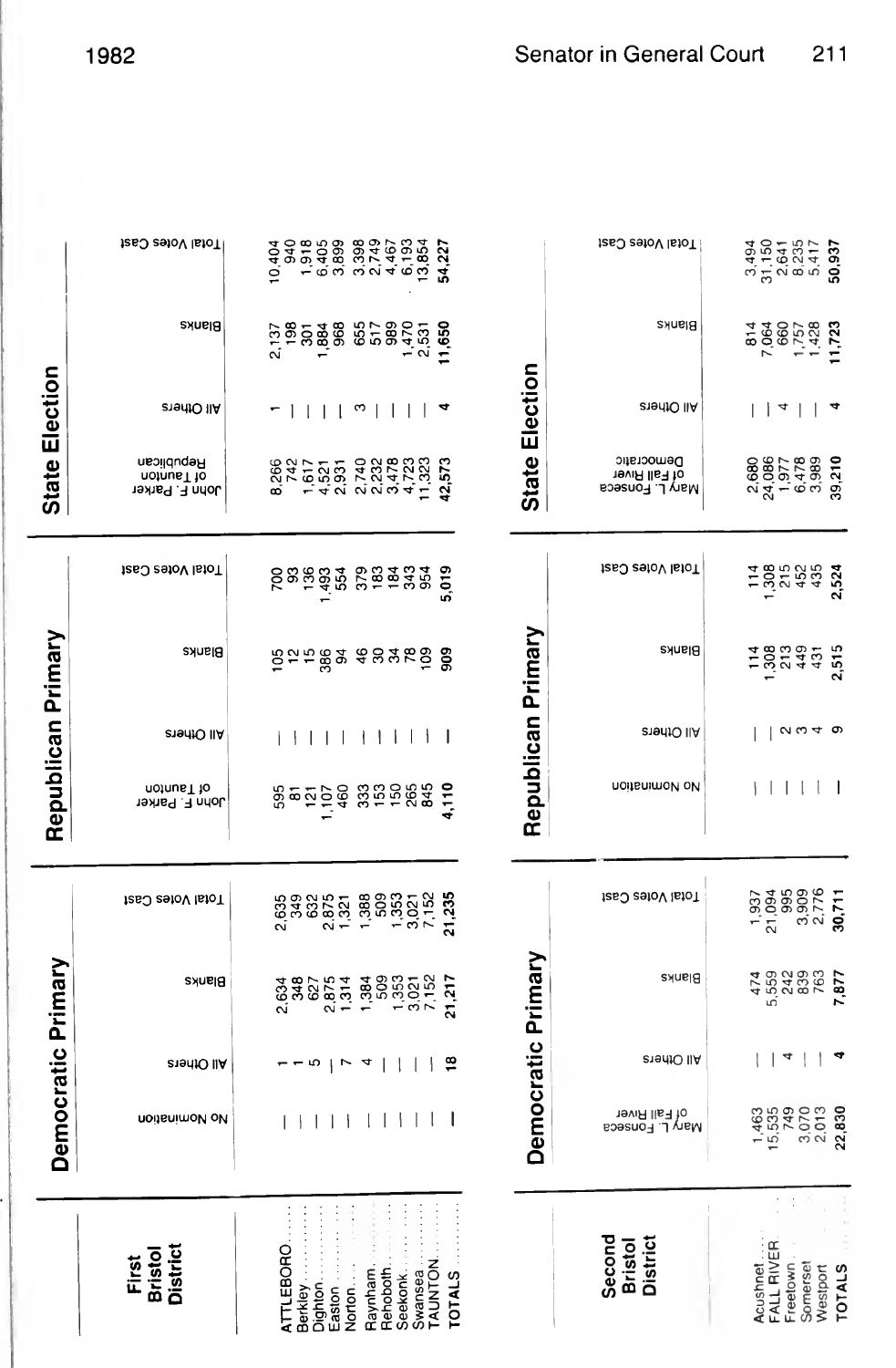| SENATOR IN GENERAL COURT                                                                  |                                                |            |                                       |                                                     |                 |                                 |                               |                                 |                                                              |                                                     |                                         |                                 |
|-------------------------------------------------------------------------------------------|------------------------------------------------|------------|---------------------------------------|-----------------------------------------------------|-----------------|---------------------------------|-------------------------------|---------------------------------|--------------------------------------------------------------|-----------------------------------------------------|-----------------------------------------|---------------------------------|
|                                                                                           |                                                |            | Democratic Primary                    |                                                     |                 |                                 | Republican Primary            |                                 | <b>State Election</b>                                        |                                                     |                                         |                                 |
| and<br>Plymouth<br>District<br><b>Bristol</b>                                             | of Fairhaven<br>MacLean Jr.<br>"tha". O msiliW | Pilomers   | <b>Blanks</b>                         | Total Votes Cast                                    | noitsnimol/ ol/ | All Others                      | <b>Blanks</b>                 | Total Votes Cast                | Democratic<br>of Fairhaven<br>Democratic<br>"flia". O msiliW | P. U. Priers                                        | Blanks                                  | Total Votes Cast                |
| <b>VEW BEDFORD</b><br>Mattapoisett<br>Fairhaven.<br>Dartmouth.<br>Marion<br><b>TOTALS</b> |                                                | 1179<br>N  | 8,959<br><u>ន្ធិ</u><br>ខ្ញុំដឹងខ្ញុំ | 4,499<br>3,108<br>585<br>17,837<br>17,837<br>26,906 | <b>11111</b>    | Ν<br>$\sqrt{a} \pm \frac{a}{2}$ | <b>88335.83</b><br>28585.83   | 3,648<br>ទី១៩ ១៩<br>កំពុង ១     |                                                              | ⊥∾೫ ಔ<br>$\overline{1}$<br>$\mathbf{I}$             | 15,852                                  | 8352588<br>8572588<br>857268    |
|                                                                                           |                                                |            | Democratic Primary                    |                                                     |                 |                                 | Republican Primary            |                                 | State Election                                               |                                                     |                                         |                                 |
| and<br>Islands<br>District<br>Cape                                                        | No Nomination                                  | All Others | Blanks                                | Total Votes Cast                                    | Paul V. Doane   | Pil Others                      | Blanks                        | Total Votes Cast                | Republican<br>of Hamich<br>Animation                         | Pill Others                                         | <b>Blanks</b>                           | Total Votes Cast                |
| Barnstable.<br>Bourne<br>Brewster<br>Chilmark.<br>Chatham<br>Dennis                       | ı<br>$\perp$                                   | 十六二<br>ı   | 2,104                                 | 488858<br>4885<br>2,104                             | ទីទំនំង ឌ       | 1                               | <b>ಜ</b> ದ್ದಾ<br>$\mathbf{3}$ | ខ្លួនិងខ្លួ <sub>ង</sub><br>949 |                                                              | ₹<br>ო<br>$\mathbf{r}$<br>$\mathfrak{f}$<br>$\perp$ | ភ្លុឌ ទី ខ្លួន<br>ប៉ុន្តែ ខ្លួន<br>.364 | 87538<br>87538<br>1100<br>5,994 |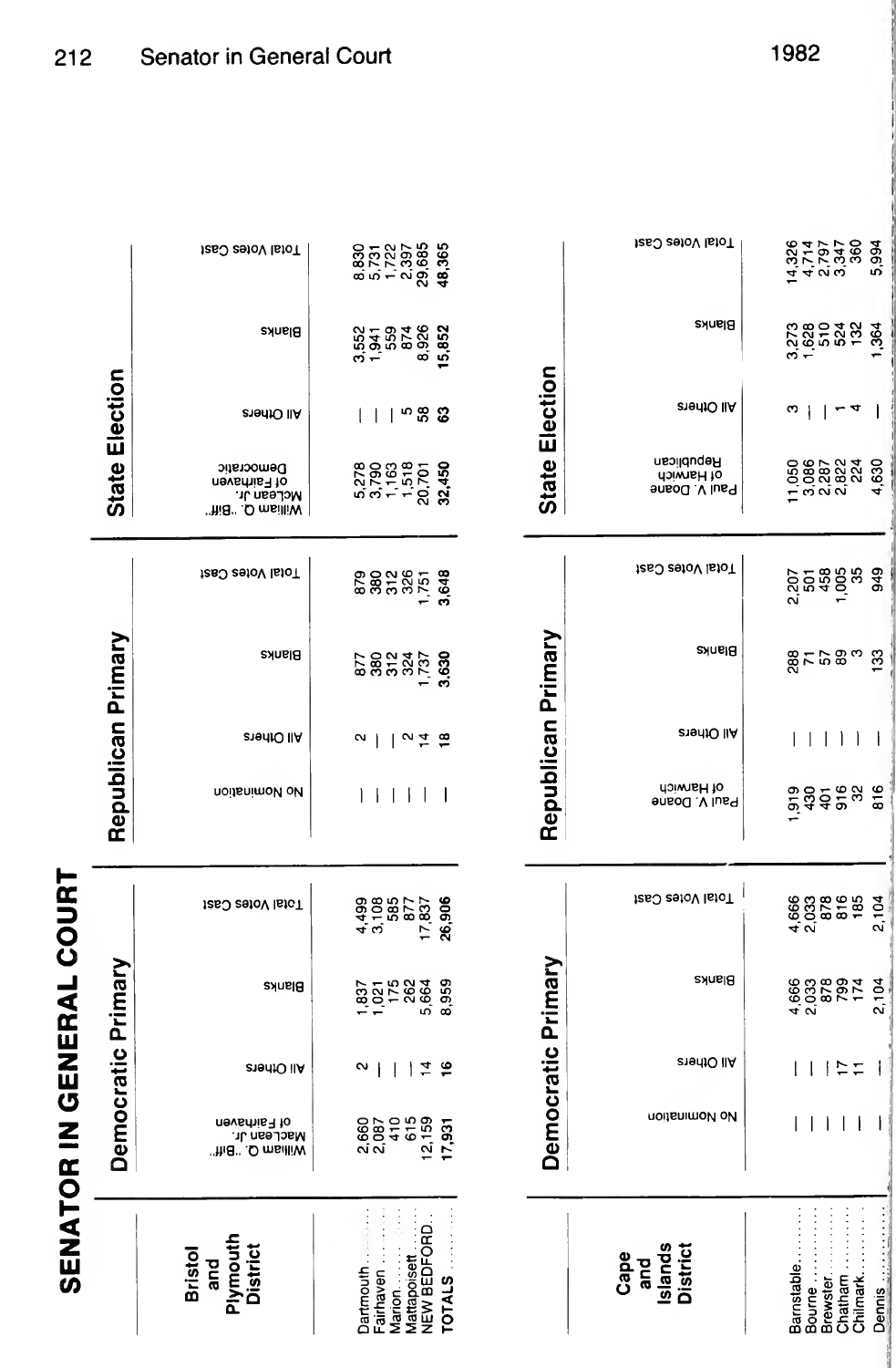|                                                                                                                                                                                                                                                                                                                                                                     |                    | Total Votes Cast                            | 6,683<br>56,251<br>28,626<br>5,518<br>5,922<br>5,095<br>3,095                                         |
|---------------------------------------------------------------------------------------------------------------------------------------------------------------------------------------------------------------------------------------------------------------------------------------------------------------------------------------------------------------------|--------------------|---------------------------------------------|-------------------------------------------------------------------------------------------------------|
| $\frac{1}{2}$ $\frac{1}{2}$ $\frac{1}{2}$ $\frac{1}{2}$ $\frac{1}{2}$ $\frac{1}{2}$ $\frac{1}{2}$ $\frac{1}{2}$ $\frac{1}{2}$ $\frac{1}{2}$ $\frac{1}{2}$ $\frac{1}{2}$ $\frac{1}{2}$ $\frac{1}{2}$ $\frac{1}{2}$ $\frac{1}{2}$ $\frac{1}{2}$ $\frac{1}{2}$ $\frac{1}{2}$ $\frac{1}{2}$ $\frac{1}{2}$ $\frac{1}{2}$ $\frac{1}{2}$ $\frac{1}{2}$ $\frac{1$<br>76,463 |                    | Blanks                                      | $1.919$<br>13,643<br>ស្តីខ្ញុំ<br>ស្តីខ្ញុំ អូ អូ ក<br>មាន មាន                                        |
| 18,936<br>ឌ្លួនខ្លួ <sub>ង</sub><br>ដូនខ្លួ                                                                                                                                                                                                                                                                                                                         |                    | eteritO IIA                                 | ı<br>$\perp$                                                                                          |
| ု က ထ ဟ<br>$\sim$ $-$<br>4<br><u>  은도</u><br>। ය                                                                                                                                                                                                                                                                                                                    | State Election     | Democratic<br>of Lynn<br>Walter J. Boverini | $23.712$<br>$3.712$<br>$6.999$<br>$-0.34$<br>$-0.34$<br>4,764<br>42,607                               |
| 1.825<br>1.826<br>1.854<br>$\frac{a}{2}$                                                                                                                                                                                                                                                                                                                            |                    | Total Votes Cast                            | 768<br>029574<br>119578<br>733<br>5.924                                                               |
| 2,408                                                                                                                                                                                                                                                                                                                                                               | Republican Primary | <b>Blanks</b>                               | $733$<br>5.919                                                                                        |
| $\mathbb{R}$ , $\mathbb{S}^{\infty}$ , $\mathbb{S}^{\infty}$ , $\mathbb{S}^{\infty}$ , $\mathbb{S}^{\infty}$ , $\mathbb{S}^{\infty}$ , $\mathbb{S}^{\infty}$<br>,848                                                                                                                                                                                                |                    | enentO IIA                                  | $\lfloor \cdot \circ \cdot \rfloor$                                                                   |
| $ $ $ $ $  $<br>$\perp$                                                                                                                                                                                                                                                                                                                                             |                    | No Nomination                               | - 1<br>$\mathbf{1}$                                                                                   |
| 85885225<br><u>រុខ្លត</u> ្ត~<br>0,559<br>1,264                                                                                                                                                                                                                                                                                                                     |                    | Total Votes Cast                            | 4,145<br>34,041                                                                                       |
| 16,114                                                                                                                                                                                                                                                                                                                                                              |                    | <b>Blanks</b>                               | 1967<br>1987<br>1989<br>465<br>2,987                                                                  |
| <b>និ</b> ង<br>និងស្ថិត អង្គធំនឹង<br>និង<br>$78838834807$<br>$-2883839807$<br>25,947                                                                                                                                                                                                                                                                                |                    | enentO IIA                                  | $\perp$<br>- 1                                                                                        |
| $1.55 - 1.50$<br>$ 404\% $<br>$\perp$<br>67                                                                                                                                                                                                                                                                                                                         |                    | of Lynn<br>Emily Gilligan Colbert           | 1920<br>1920<br>1922<br>$1.148$<br>9.441                                                              |
|                                                                                                                                                                                                                                                                                                                                                                     | Democratic Primary | uu í 7 jo<br>Walter J. Boverini             | 2.532<br>21,612                                                                                       |
| Provincetown<br>Orleans<br>Edgartown<br>W. Tisbury<br>Nantucket<br>Oak Bluffs<br>Gay Head<br>Falmouth.<br>Harwich<br>Sandwich<br>Tisbury<br>Yarmouth<br>Eastham.<br>Mashpee<br><b>TOTALS</b><br>Wellfleet<br>Gosnold<br>Truro                                                                                                                                       |                    | First<br>Essex<br>District                  | Swampscott<br>Marblehead<br>Pct. 5.9<br><b>TOTALS</b><br>Lynnfield<br>Saugus<br>Nahant<br><b>NNAT</b> |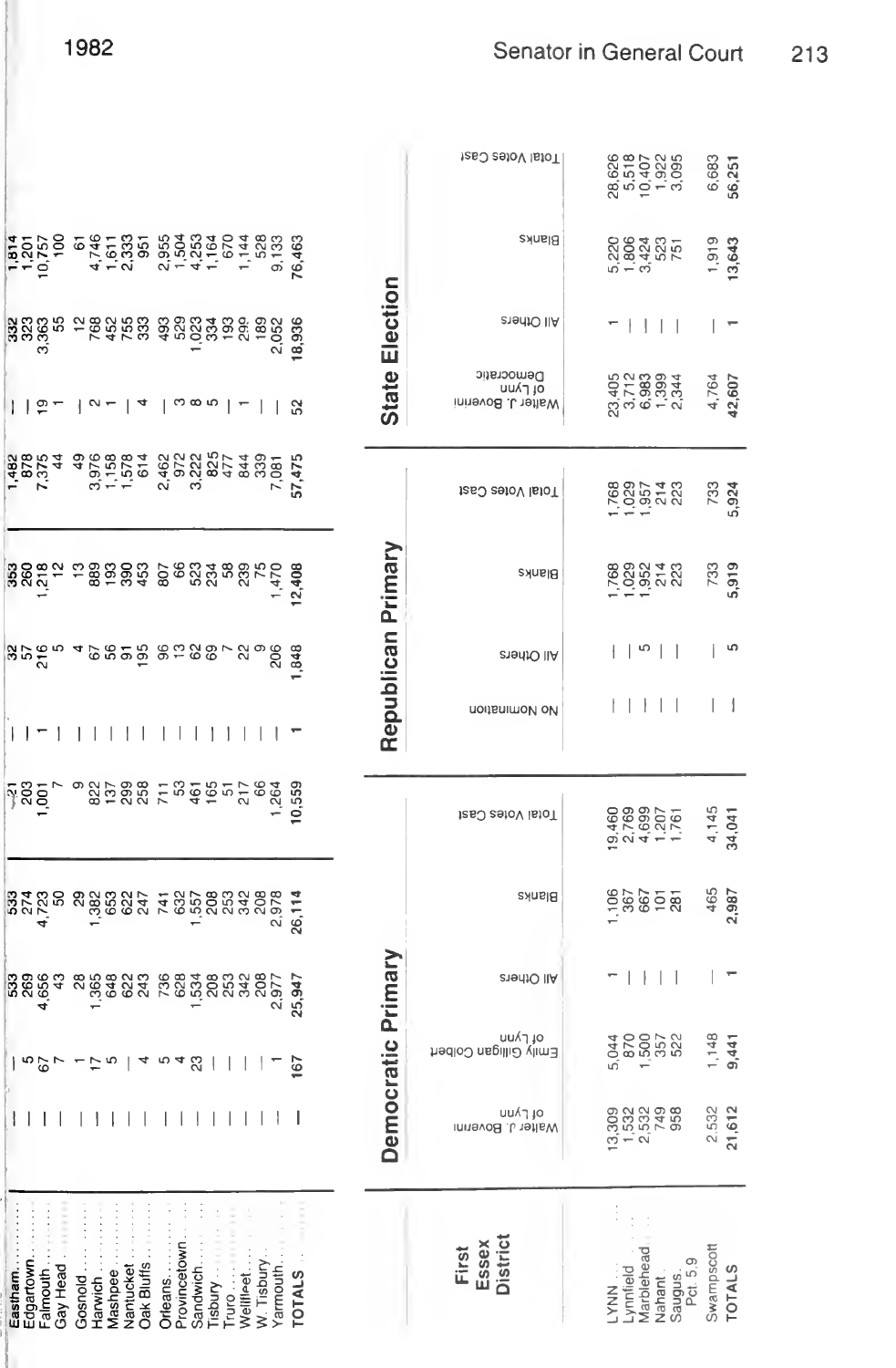| SENATOR IN GENERAL COURT                                         |                                                          |                                   |                                |                                                         |                          |                               |                                 |                           |                                             |                        |             |                            |                             |                                                             |             |                                                         |                                                                                                       |  |
|------------------------------------------------------------------|----------------------------------------------------------|-----------------------------------|--------------------------------|---------------------------------------------------------|--------------------------|-------------------------------|---------------------------------|---------------------------|---------------------------------------------|------------------------|-------------|----------------------------|-----------------------------|-------------------------------------------------------------|-------------|---------------------------------------------------------|-------------------------------------------------------------------------------------------------------|--|
|                                                                  | Democratic Primary                                       |                                   |                                |                                                         |                          |                               |                                 |                           |                                             |                        |             | Republican Primary         |                             | State Election                                              |             |                                                         |                                                                                                       |  |
| Second<br>Essex<br>District                                      | of Peabody<br>Frederick E. Berry                         | oninotne<br>malac to              | notgninnsH .L lieM<br>melaC to | of Beverly<br>F. John Monahan                           | Salem<br>George A. Nowak | of Beverly<br>Barry R. Sloane | eteritO IIA                     | <b>Blanks</b>             | Total Votes Cast                            | noitsnimol/ ol/        | e19rtiO IIA | Blanks                     | Total Votes Cast            | Democratic<br>Peabody<br>Peabody<br>Prederick E. Berry      | enertrO IIA | <b>Blanks</b>                                           | Total Votes Cast                                                                                      |  |
| PEABODY<br>Danvers.<br>SALEM.<br><b>BEVERLY</b><br><b>TOTALS</b> | 33888<br>11,532                                          | 179825<br>179825<br>1798<br>8,210 | $3588$<br>$1.786$<br>3,384     | $4,5089$<br>$7,5089$<br>$7,5089$<br>$7,5089$<br>$9,555$ | <b>1888</b><br>,608      | ភ្នំ<br>ភ្នំភ្នំងន្ល          | $\mathbf{I}$                    | ,733<br>$\frac{272}{272}$ | 7,500<br>5,507<br>5,294<br>10,380<br>37,081 | H<br>$\mathbf{I}$<br>1 | $-69e$      | 35<br>3582<br>3583<br>352  | 388<br>2005<br>2008<br>2008 | 10.906<br>7.557<br>45,758<br>45,766                         | စ္ ဖ ရွ     | ភ្នំ<br>ភ្នំភ្នំ<br>ភ្នំភ្នំភ្នំ<br>14,395              | 15,488<br>9,928<br>19,188<br>15,188<br>50,187                                                         |  |
|                                                                  |                                                          |                                   |                                | Democratic Primary                                      |                          |                               |                                 |                           |                                             | Republican Primary     |             |                            |                             | State Election                                              |             |                                                         |                                                                                                       |  |
| Third<br>Essex<br>District                                       | of Methuen<br>bisllo <sup>q</sup> . M noisn <sup>2</sup> |                                   | of Methuen<br>Ronald F. Ford   | enertiO IIA                                             |                          | Blanks                        | Total Votes Cast                |                           | noitsnimol/ ol/                             | eteritO llA            |             | Blanks                     | Total Votes Cast            | Democratic<br>bisilo <sup>q</sup> . M notish?<br>neutlaM to | eteritO IIA | Blanks                                                  | Total Votes Cast                                                                                      |  |
| Amesbury<br>Groveland                                            |                                                          |                                   |                                | 1                                                       |                          |                               |                                 |                           |                                             |                        |             |                            |                             |                                                             |             |                                                         |                                                                                                       |  |
| Merrimac<br>HAVERHILL                                            | 1513<br>081808<br>1513<br>08                             |                                   | sang ang anggo                 | 1111                                                    |                          | ក្នុងអូង ទី៥១៦                | 1844<br>908<br>10.002<br>10.002 |                           |                                             |                        |             | <u> វិដ្ឋដំបូង និងទីឌួ</u> | ទ្ធិដីមួយ ខ្លួនទីឌួ         | 3462<br>058280<br>070202                                    | ♡ 않 ㅜ 안     | និងទី១១ ភូមិដូង<br>ខ្លួន ខេត្ត ដូច្នេង<br>ខ្លួន ដូច្នេង | ង់ ក្នុង ក្នុង ក្នុង ក្នុង ក្នុង<br>ប្រឹក្ខុមី ក្នុង ក្នុង ក្នុង<br>ប្រឹក្ខុង ក្នុង ក្នុង ក្នុង ក្នុង |  |
| Methuen                                                          |                                                          |                                   |                                |                                                         |                          |                               |                                 |                           |                                             | 4                      |             |                            |                             |                                                             |             |                                                         |                                                                                                       |  |
| VEWBURYPORT<br>N. Andover.                                       |                                                          |                                   |                                | $\perp$                                                 |                          |                               |                                 |                           | ı                                           | $\sim$                 |             |                            |                             |                                                             |             |                                                         |                                                                                                       |  |
| Salisbury<br>W. Newbury                                          | ន្ត្រី<br>ស្ថិត្តិ<br>ស្ថិត                              |                                   |                                | $\perp$                                                 |                          |                               | 2.585<br>4.594<br>2.595         |                           |                                             | $\sim$<br>ł            |             |                            |                             | គ្នា ខ្លួន<br>ភូមិ ភូមិ<br>ភូមិ –                           | $\perp$     |                                                         |                                                                                                       |  |
| <b>TOTALS</b>                                                    | 25,016                                                   |                                   | 6,810                          | ı                                                       | 531                      |                               | 33,357                          |                           | ł                                           | ਜ਼                     | 6,436       |                            | 6,457                       | 46,739                                                      | \$          | 1,581                                                   | 58,369                                                                                                |  |
|                                                                  | Democ                                                    |                                   | ratic Pr                       | mary                                                    |                          |                               | Re                              |                           | ٥                                           |                        |             |                            |                             |                                                             |             |                                                         |                                                                                                       |  |

Senator in General Court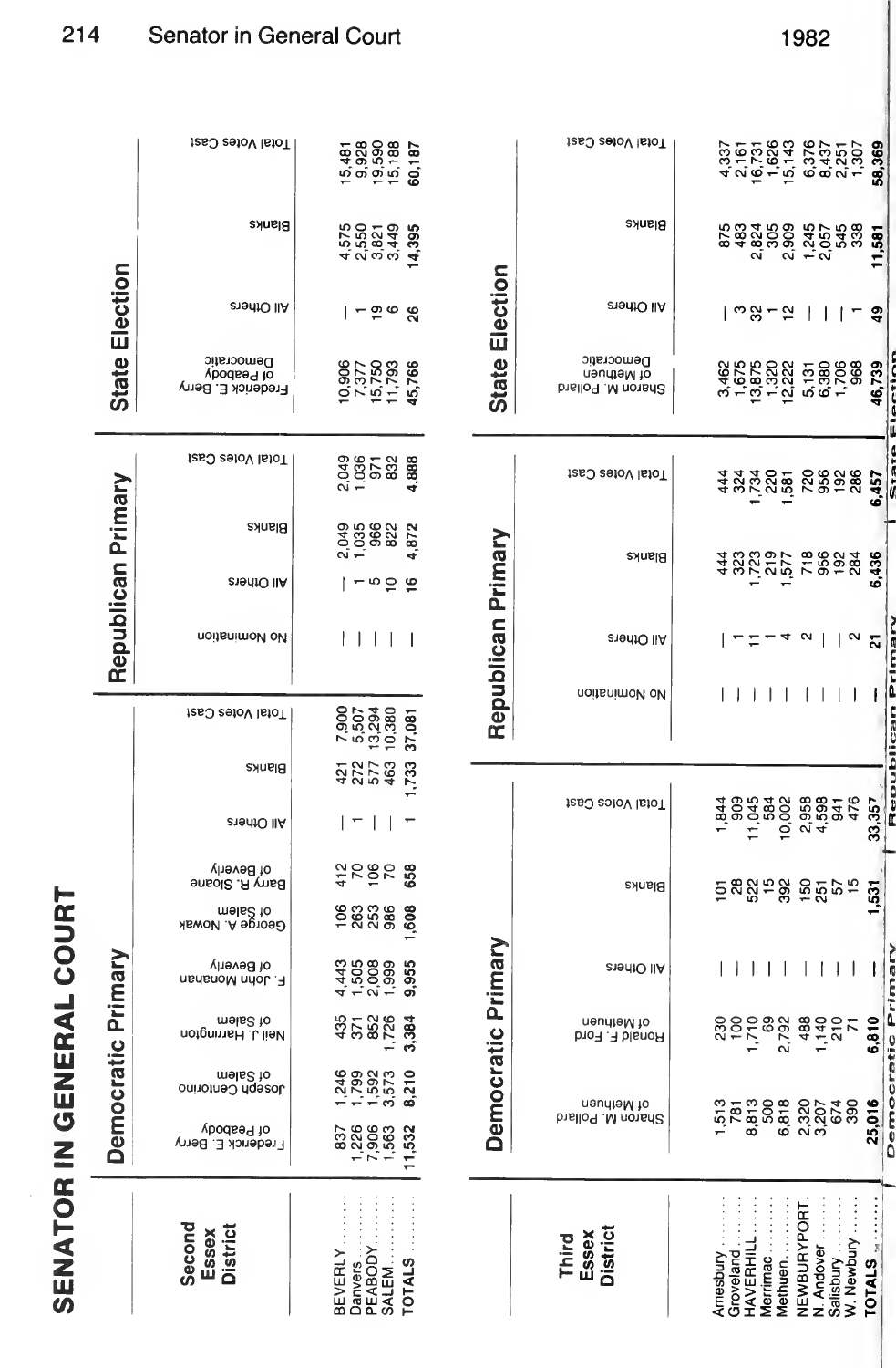|                                                |                                                       |              | Democratic Primary   |                                                                                                                               |                               |                 | Republican Primary |                        |                                            | State Election                 |              |                       |                  |  |
|------------------------------------------------|-------------------------------------------------------|--------------|----------------------|-------------------------------------------------------------------------------------------------------------------------------|-------------------------------|-----------------|--------------------|------------------------|--------------------------------------------|--------------------------------|--------------|-----------------------|------------------|--|
| First<br>Essex<br>and<br>Middlesex<br>District | pribash nhoi to<br>Stephen J. O'Leary                 | Pill Others  | Blanks               | 1250 zeloV lstoT                                                                                                              | of Boxford<br>Robert C. Buell | PillOthers      | Blanks             | Total Votes Cast       | Republican<br>of Boxford<br>Republican     | Democratic<br>veel'O L nengel2 | enertiO IIA  | Blanks                | Total Votes Cast |  |
|                                                |                                                       |              |                      |                                                                                                                               |                               |                 |                    |                        |                                            |                                |              |                       |                  |  |
| œ<br>Pct. 6,7<br>ndover                        | 466                                                   | $\mathsf{l}$ | 55                   | 2,317                                                                                                                         | 559                           | $\mathsf{I}$    | 177                | 736                    | 2,368                                      | 1,626                          | I            | 398                   | 4,392            |  |
|                                                |                                                       | I            |                      |                                                                                                                               |                               | I               |                    |                        |                                            |                                |              |                       |                  |  |
|                                                |                                                       |              |                      |                                                                                                                               |                               |                 |                    |                        |                                            |                                | ∣∾           |                       |                  |  |
| eorgetown                                      |                                                       | 111          |                      |                                                                                                                               |                               | $\perp$ $\perp$ |                    |                        |                                            |                                |              |                       |                  |  |
| <b>OUCESTE</b>                                 | ទី៥១១៩ ខែមី ខែមី ខែមី ខែ<br>ស្ថិត ខែមី ខែមី ខេត្ត ដូច |              | ទីទី៩១ និងទី៩៩ ខ្លួន | $778807$ $470807$ $470$ $470$ $470$ $470$ $470$ $470$ $470$ $470$ $470$ $470$ $470$ $470$ $470$ $470$ $470$ $470$ $470$ $470$ | #12822 \$\$\$\$\$\$\$ \$\$    |                 | 右位 由国 医耳里的 的复数     | ទីដឹងនី ដូច្និដូដូ កូន |                                            |                                | $\mathbf{1}$ | ទទងួន ក្នុងដូច ឆ្នង   |                  |  |
| amilton                                        |                                                       |              |                      |                                                                                                                               |                               |                 |                    |                        |                                            |                                | $\mathbf{I}$ |                       |                  |  |
| $s$ wich                                       |                                                       |              |                      |                                                                                                                               |                               |                 |                    |                        |                                            |                                | -1           |                       |                  |  |
| anchester                                      |                                                       | 11111        |                      |                                                                                                                               |                               | 1 1 1 1 1       |                    |                        |                                            |                                | -1           |                       |                  |  |
| iddleton.                                      |                                                       |              |                      |                                                                                                                               |                               |                 |                    |                        |                                            |                                | $\perp$      |                       |                  |  |
| lewbury                                        |                                                       |              |                      |                                                                                                                               |                               |                 |                    |                        |                                            |                                |              |                       |                  |  |
|                                                |                                                       |              |                      |                                                                                                                               |                               |                 |                    |                        |                                            |                                |              |                       |                  |  |
| N. Reading<br>Reading<br>Pct. 1,2,6,7,6        |                                                       | 1            |                      |                                                                                                                               |                               | $\mathsf{L}$    |                    |                        |                                            |                                | $\mathsf{L}$ |                       |                  |  |
|                                                |                                                       |              |                      |                                                                                                                               |                               |                 |                    |                        |                                            |                                |              |                       |                  |  |
| ockport                                        |                                                       |              |                      |                                                                                                                               | \$8\$                         |                 |                    |                        |                                            |                                | L            |                       |                  |  |
| Rowley                                         |                                                       |              |                      |                                                                                                                               |                               | 1 I I           |                    |                        |                                            |                                | $\perp$      |                       |                  |  |
| opsfield                                       | 788                                                   |              |                      |                                                                                                                               |                               |                 |                    |                        |                                            | 1,085<br>500<br>1554           |              |                       |                  |  |
| venham.                                        |                                                       |              |                      |                                                                                                                               |                               |                 | 21 오 2 2 2         | នីងូឌី ខ្លះ            |                                            |                                | ł            |                       |                  |  |
| Nilmington                                     |                                                       |              |                      |                                                                                                                               | $\frac{25}{296}$              | $\perp$         |                    |                        | $2885$<br>$250$<br>$-20$<br>$-20$<br>$-20$ |                                | J.           |                       |                  |  |
| <b>OTALS</b>                                   | 2.432<br>2.432<br>17.432                              |              | 488888               | $\frac{1}{1}$ , $\frac{54}{3}$ , $\frac{36}{3}$ , $\frac{36}{3}$ , $\frac{36}{3}$ , $\frac{36}{3}$                            | ,959                          | ı               | 36                 | ,455                   | 91,954                                     | $3,524$<br>$24,827$            |              | ន្លី ទី ខ្លួ នី ខ្ញុំ |                  |  |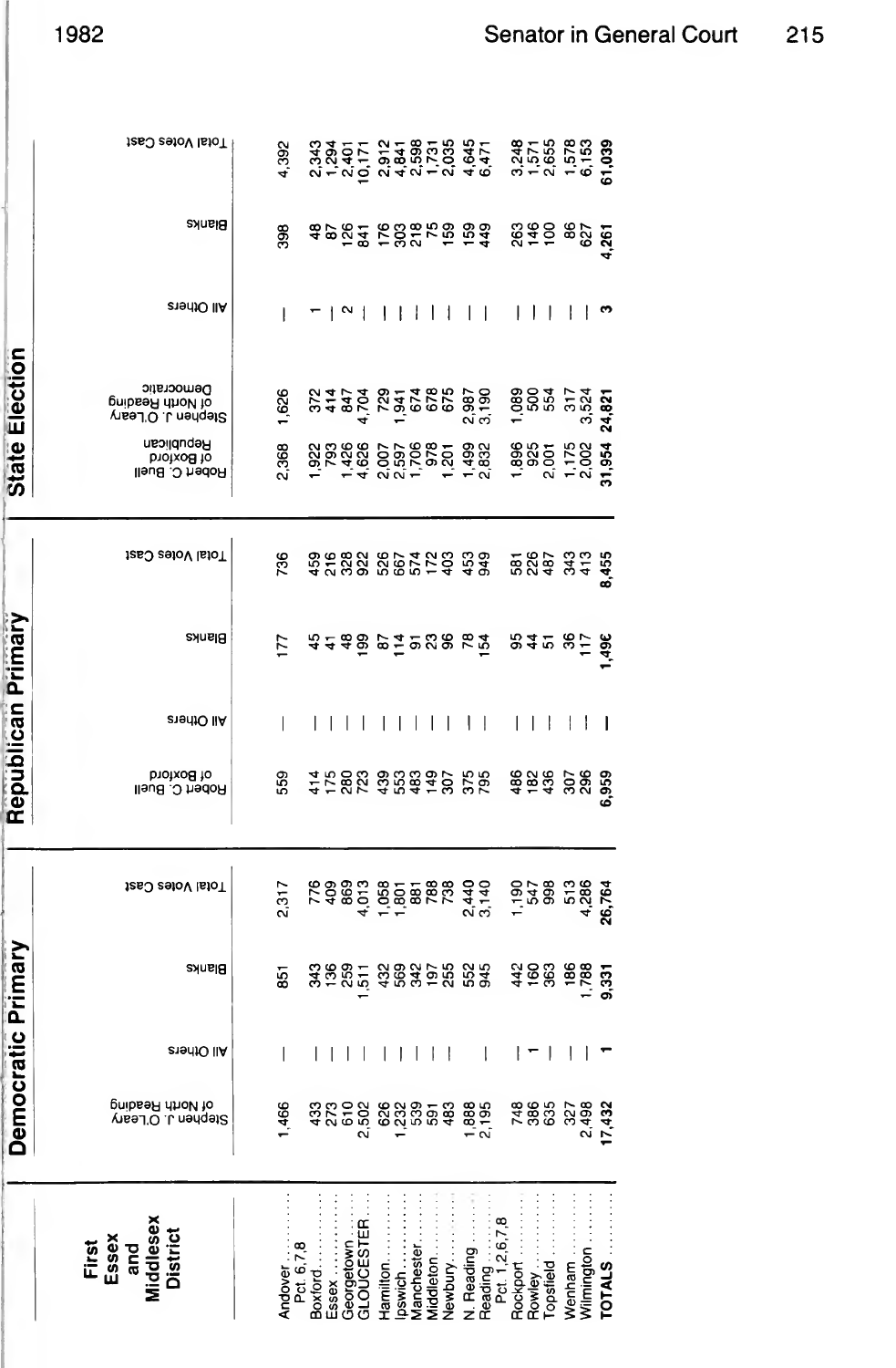|                       | Democratic Primary           |            |               |                  | Republican Primary                |            |                    |                  | State Election                           |                                  |              |                |                     |
|-----------------------|------------------------------|------------|---------------|------------------|-----------------------------------|------------|--------------------|------------------|------------------------------------------|----------------------------------|--------------|----------------|---------------------|
| Franklir<br>na<br>ana | teviO .W ndol.<br>tatedmA to | All Others | <b>Blanks</b> | Total Votes Cast | qqirT .A zemsL<br>grudamsilliW to | PII Others | <b>Blanks</b>      | Total Votes Cast | hewO. W ndot<br>Dof Amerst<br>Democratic | Republican<br>qu'T .A semsLuding | P. II Others | <b>Blanks</b>  | Total Votes Cast    |
| Amherst<br>shfield    | 2,599<br>172<br>133          | I          | ភ្នួន<br>ភូមិ | 3,542<br>3,812   | 398<br>298                        | ۱<br>I     |                    | ភ្នួនន           | 6.487<br>6.487<br>6.487                  | ត្តខ្លួង<br>តូ                   | $\sim$<br>I  | .<br>그 31<br>그 | 9,211<br>678<br>714 |
| ucklan                |                              | I          | 28            | ro?              | 8                                 | I          | ŗ<br>$\frac{6}{5}$ | g:               | 227                                      | ă                                | I            | es.            | ¦5ă                 |

| Blanks<br>.524<br>$\frac{883}{0.077}$ 5.<br><b>State Election</b><br>All Others<br>ా సాం ఇ<br>I<br>Democratic<br>5,326<br>9,328<br>15,879<br>9,679<br>9,203<br>Of Lawrence<br>Patricia McGovern<br>Total Votes Cast<br>025<br>Republican Primary<br>Blanks<br>025<br>∾ຕຼທ<br>Pull Others<br>ı<br>I<br>$\overline{\phantom{a}}$<br>I<br>I<br>noitsnimol/ ol/<br>I<br>3,958<br>Total Votes Cast<br>6,845<br>13,866<br>5,697<br>286<br>ន្លីខ្លីខ្ល<br>Blanks<br>$\overline{1}$<br>I<br>$\overline{\phantom{a}}$<br>I<br>All Others<br>Democratic Primary<br>$\frac{4}{3}$<br>of Lawrence<br>llsW .X msilliW<br>162<br>of Lawrence<br>Michael J. Kennedy<br>of Lawrence<br>2,606<br>Patricia McGovern<br>Andover<br>Pct. 1,2,3,4,5<br>Middlese <sup>y</sup><br>listrict<br>Second<br>Essex<br>and<br>Billerica<br>LAWRENCE<br>Tewksbury |               |                            |            |                     |   |     |        |   |                            |                       |  |                                              |
|-------------------------------------------------------------------------------------------------------------------------------------------------------------------------------------------------------------------------------------------------------------------------------------------------------------------------------------------------------------------------------------------------------------------------------------------------------------------------------------------------------------------------------------------------------------------------------------------------------------------------------------------------------------------------------------------------------------------------------------------------------------------------------------------------------------------------------------|---------------|----------------------------|------------|---------------------|---|-----|--------|---|----------------------------|-----------------------|--|----------------------------------------------|
|                                                                                                                                                                                                                                                                                                                                                                                                                                                                                                                                                                                                                                                                                                                                                                                                                                     |               |                            |            |                     |   |     |        |   |                            |                       |  |                                              |
|                                                                                                                                                                                                                                                                                                                                                                                                                                                                                                                                                                                                                                                                                                                                                                                                                                     |               |                            |            |                     |   |     |        |   |                            |                       |  |                                              |
|                                                                                                                                                                                                                                                                                                                                                                                                                                                                                                                                                                                                                                                                                                                                                                                                                                     | <b>TOTALS</b> | 4.578<br>4.578<br>4.6.9.19 | $378 + 82$ | $\frac{4362}{5000}$ | I | 479 | 30,366 | ຂ | <b>852<br/>2852</b><br>287 | <b>BEBRE</b><br>PEBRE |  | 11,343<br>18,843<br>8,118<br>45,152<br>6,850 |

SENATOR IN GENERAL COURT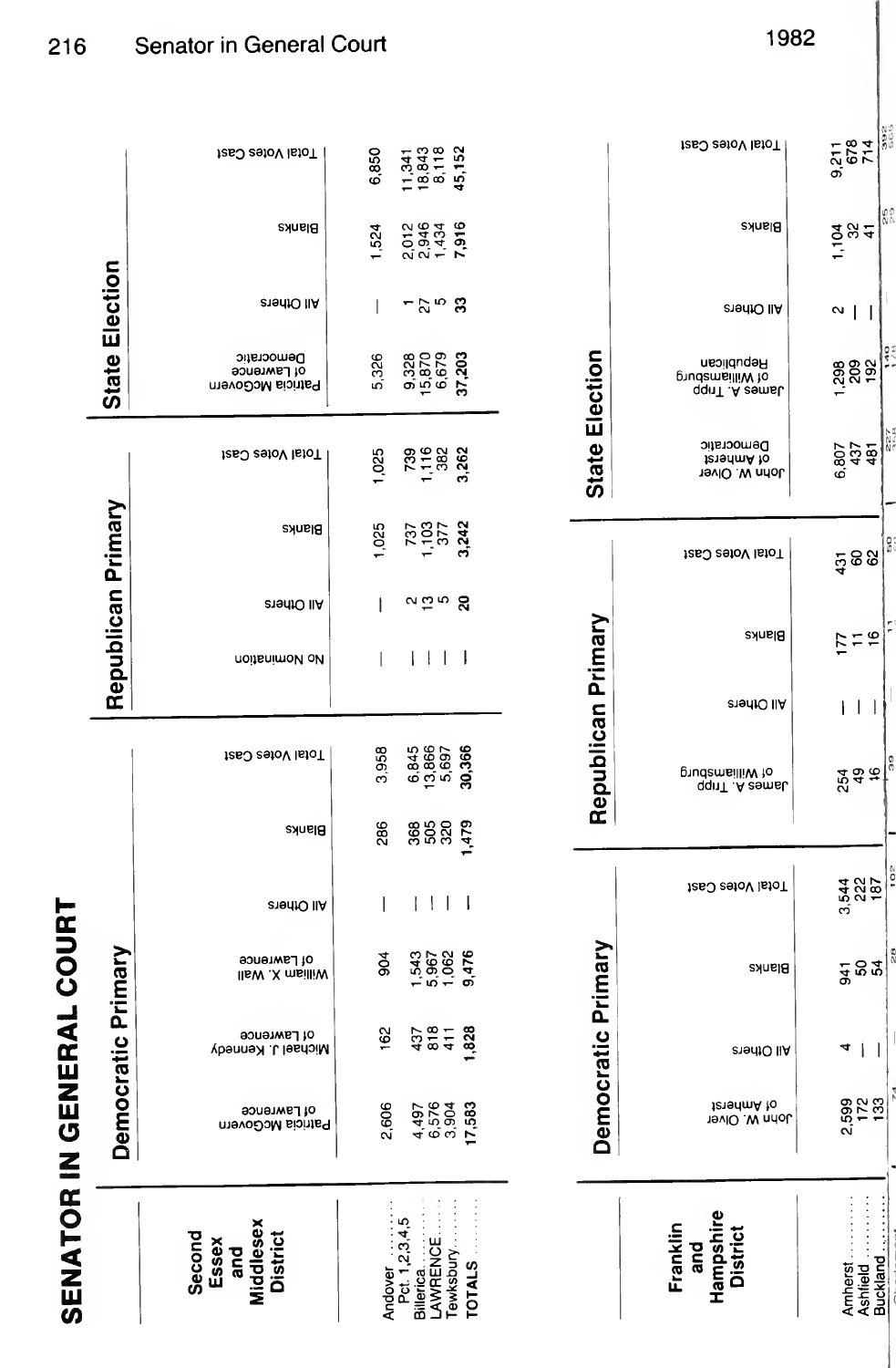|                       |                                                                           |                         |                   |                                                                                                                                                                                                                                      | 2,340                     | 2,339              |              |                                              | 24,185                           |                     |                      | 16,339                        | <b>TOTALS</b>                |
|-----------------------|---------------------------------------------------------------------------|-------------------------|-------------------|--------------------------------------------------------------------------------------------------------------------------------------------------------------------------------------------------------------------------------------|---------------------------|--------------------|--------------|----------------------------------------------|----------------------------------|---------------------|----------------------|-------------------------------|------------------------------|
|                       | 42,462<br>4,821                                                           | 1.619<br>12,545         | ဖ<br>$\mathbf{L}$ | $3,202$<br>29,911                                                                                                                                                                                                                    | 501                       | 501                |              | - 1<br>Ш                                     | 1,702                            | 523<br>7.844        | $\sim$<br>t          | 1,179                         | Vilbraham                    |
|                       |                                                                           |                         |                   |                                                                                                                                                                                                                                      |                           |                    |              |                                              |                                  |                     |                      |                               | Wd. 2.5.7.8                  |
|                       | 6,605<br>31,036                                                           | $\frac{1,183}{9,743}$   | 6                 | 5,416<br>21.293                                                                                                                                                                                                                      | <b>981</b>                | $\frac{65}{670}$   |              | $\perp$                                      | 3,673<br>18,180                  | 764<br>6.557        | 2                    | 2,907<br>12,253               | Ludlow<br>SPRINGFIELD        |
|                       |                                                                           |                         |                   |                                                                                                                                                                                                                                      |                           |                    |              |                                              |                                  |                     |                      |                               |                              |
|                       |                                                                           | <b>Blanks</b>           | and Others        |                                                                                                                                                                                                                                      |                           | Blanks             | and Others   |                                              |                                  | Blanks              | All Others           |                               |                              |
|                       | Total Votes Cast                                                          |                         |                   | Martin T. Reilly<br>pringfield<br>Democratic                                                                                                                                                                                         | Total Votes Cast          |                    |              | noitenimol/ ol/                              | Total Votes Cast                 |                     |                      | vllieR .T nihaM<br>Nangnog to | Hampden<br>District          |
|                       |                                                                           |                         |                   |                                                                                                                                                                                                                                      |                           |                    |              |                                              |                                  |                     |                      |                               |                              |
|                       |                                                                           |                         | State Election    |                                                                                                                                                                                                                                      |                           | Republican Primary |              |                                              |                                  | Democratic Primary  |                      |                               |                              |
|                       |                                                                           |                         |                   |                                                                                                                                                                                                                                      |                           |                    |              |                                              |                                  |                     |                      |                               |                              |
| 57,467                | 3,851                                                                     |                         | 14,023            | 39,585                                                                                                                                                                                                                               | 3,635                     | 002                |              | 2,632                                        | 22,934                           | 6,418               | 25                   | 16,491                        | <b>FOTALS</b>                |
| 945                   |                                                                           |                         |                   | 54                                                                                                                                                                                                                                   |                           |                    |              |                                              | 327                              | $\frac{1}{2}$       | $\mathbb{L}$         | 217                           | Williamsburg.                |
|                       |                                                                           |                         |                   |                                                                                                                                                                                                                                      |                           |                    | T<br>-1      |                                              |                                  |                     |                      | 244<br>125                    | Mhately<br>Sunderland.       |
|                       |                                                                           |                         |                   |                                                                                                                                                                                                                                      |                           |                    | $\mathbf{+}$ |                                              |                                  |                     |                      | 787                           | S. Hadley                    |
|                       | ននន្លួនន ទ                                                                | $+ + + + +$             |                   |                                                                                                                                                                                                                                      |                           |                    | I.           |                                              | <b>គ្នុង</b> ភ្លង់<br>គូនីភូនីឌី | នទន្ថនន             | $11 - 11$            | 143<br>164                    | Shutesbury<br>Shelburne      |
|                       |                                                                           |                         |                   |                                                                                                                                                                                                                                      |                           |                    |              |                                              |                                  | ာ                   | $\perp$              |                               | Rowe                         |
|                       |                                                                           |                         |                   |                                                                                                                                                                                                                                      |                           |                    |              |                                              |                                  | $\frac{4}{4}$       |                      |                               | <b>JORTHAMPTON</b><br>Pelham |
|                       | $\frac{8}{3}$ $\frac{10}{3}$ $\frac{10}{3}$ $\frac{10}{3}$ $\frac{10}{3}$ | 111111                  |                   | 1988 - 1989 - 1989 - 1989 - 1989 - 1989 - 1989 - 1989 - 1989 - 1980 - 1980 - 1980 - 1980 - 1980 - 1980 - 1980<br>1980 - 1980 - 1980 - 1980 - 1980 - 1980 - 1980 - 1980 - 1980 - 1980 - 1980 - 1980 - 1980 - 1980 - 1980 - 1980<br>19 | ។ ೪ನ ផ្គុនន ខ្មែរ ខ្ពុន្ត | - 日임 ㅎ ㅎ ㅎ ㅎ ㅎ ㅎ ㅎ | 11111        | ទទ្ទិន្នក្ដី និងនិងន ខ្លួងម៉ូន្ដីដូច និងនឹងន |                                  | 268                 | $ a  =  1  + \infty$ | ទីខ្លួនក្នុង និងទីខ្លីដទ      | dontague<br>vlonroe.         |
|                       |                                                                           |                         |                   |                                                                                                                                                                                                                                      |                           |                    |              |                                              |                                  |                     |                      |                               | eyden.                       |
|                       |                                                                           |                         |                   |                                                                                                                                                                                                                                      |                           | ഗയ                 |              |                                              |                                  |                     |                      |                               | teath<br>everett             |
|                       |                                                                           |                         |                   |                                                                                                                                                                                                                                      |                           |                    |              |                                              |                                  | 4 ဖ ဂ္ကိ            |                      |                               | Hawley.                      |
|                       | ងុឌ ទទង្គខ្លួន <u>ក្នុ</u> ង។ hគ                                          | $11^{\circ}$ $11^{+11}$ |                   |                                                                                                                                                                                                                                      | នន នទ្ធន្តអង្គ នទងនន ន    |                    | 1            |                                              |                                  | ឌួន ឧត្តន្ទ័ឌី ឌីឌូ |                      |                               | lattield<br>ladley           |
|                       |                                                                           |                         |                   |                                                                                                                                                                                                                                      |                           | ភូនិន្ទដ៏ ទិន      |              |                                              |                                  |                     |                      |                               | Greenfield                   |
|                       |                                                                           |                         |                   |                                                                                                                                                                                                                                      |                           |                    |              |                                              |                                  |                     |                      |                               | Granby.                      |
|                       |                                                                           |                         |                   |                                                                                                                                                                                                                                      |                           |                    | $ $   $\top$ |                                              |                                  |                     |                      | 45,250                        | casthampton<br>Deerfield     |
| 591<br>1,908<br>5,513 |                                                                           |                         | $\frac{159}{431}$ |                                                                                                                                                                                                                                      |                           |                    |              |                                              |                                  |                     |                      | 142                           | VewmoC                       |
| 395                   |                                                                           | l 1                     | $rac{40}{78}$     |                                                                                                                                                                                                                                      |                           |                    | $\mathbf{L}$ | 84                                           | $\frac{53}{134}$                 |                     | $\perp$              | $74$<br>102                   | Charlemont.<br>Colrain       |
|                       |                                                                           |                         |                   |                                                                                                                                                                                                                                      |                           |                    |              |                                              |                                  |                     |                      |                               |                              |

I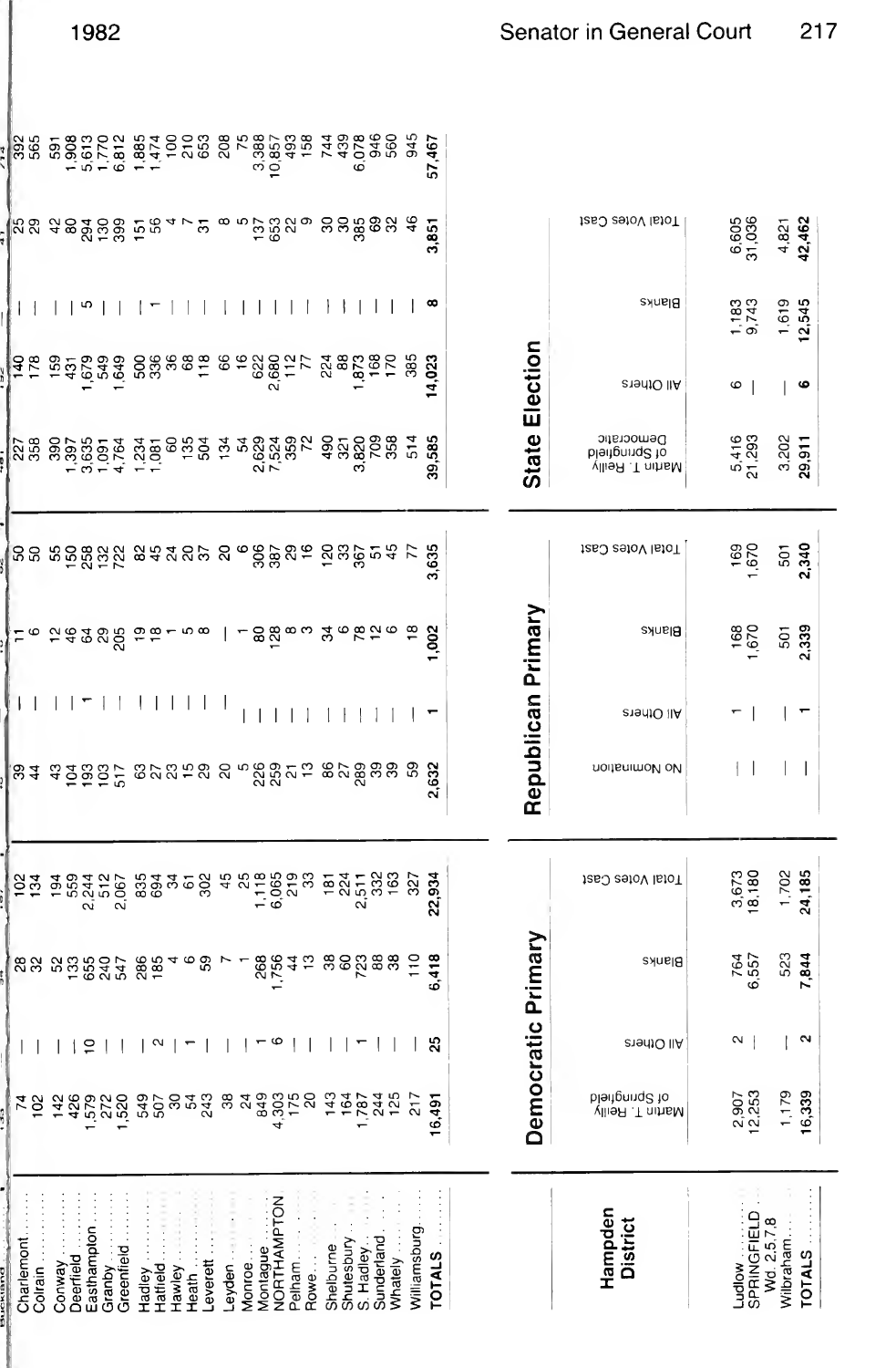| SENATOR IN GENERAL COURT                                                                 |                                           |                                      |                                        |                                          |                        |               |                           |                                             |                                    |                                  |                            |                    |                                        |                                            |                       |                    |                                |                                      |
|------------------------------------------------------------------------------------------|-------------------------------------------|--------------------------------------|----------------------------------------|------------------------------------------|------------------------|---------------|---------------------------|---------------------------------------------|------------------------------------|----------------------------------|----------------------------|--------------------|----------------------------------------|--------------------------------------------|-----------------------|--------------------|--------------------------------|--------------------------------------|
|                                                                                          |                                           |                                      |                                        | Democratic Primary                       |                        |               |                           |                                             |                                    | Republican Primary               |                            |                    |                                        |                                            | <b>State Election</b> |                    |                                |                                      |
| Hampshire<br>Hampden<br><b>District</b><br>First<br>and                                  |                                           | of Holyoke<br>John P. Burke          | Jeffrey C. Chesky<br>Jeffrey C. Chesky | Mark Rosienski                           | Pull Others            |               | <b>Blanks</b>             | Total Votes Cast                            |                                    | noitsnimoM oM                    | enertiO IIA                | Blanks             | Total Votes Cast                       | extue P. Burke<br>of Holyoke<br>Democratic |                       | and Others         | Blanks                         | Total Votes Cast                     |
| Southampton<br><b>WESTFIELD</b><br>CHICOPEE.<br>HOLYOKE.<br><b>TOTALS</b>                | 358<br>388<br>586<br>28<br>14,031         |                                      | 5,348<br>5,348<br>5,55<br>19,79        | 833228                                   | $\sim$<br>$\mathbf{I}$ |               | 효흥없弃<br>69                | 11,340<br>9,733<br>4,767<br>4,767<br>26,485 |                                    | $\perp$<br>$\overline{1}$<br>- 1 | $\sim$<br>$45\overline{6}$ | និឌីភូដ្រ<br>2,266 | 없엶 <u>다</u><br>없음 보도<br>2,282          | 35,838<br>001100<br>0010100<br>001010      |                       | - ၈ ဖွ<br>69<br>្ន | 38888<br>38588<br>34<br>10,657 | 19,793<br>13,952<br>11,243<br>46,564 |
|                                                                                          |                                           |                                      | Democratic Primary                     |                                          |                        |               |                           | Republican Primary                          |                                    |                                  |                            |                    |                                        | State Election                             |                       |                    |                                |                                      |
| Hampshire<br>Hampden<br>Second<br>District<br>and                                        | ol Springheld<br>Michael J. Julian        | pləripninq2 to<br>Linda J. Melconian | olleinstnaß. A nand                    | bleitgning? teeW to<br>Leonard M. Wagner | zierijO IIA            | <b>Blanks</b> | Total Votes Cast          | of Longmeadow<br>Joseph V. Maruca           | of Springheld<br>noznidoR .A bivsO | <b>PullOlla</b>                  | Blanks                     | Total Votes Cast   | Democratic<br>Linda J. Melconian       | Republican<br>noznidoR .A bivsd            | enertiO IIA           | <b>Blanks</b>      | Total Votes Cast               |                                      |
| Cummington.<br>Blandford.<br>Agawam<br>Chesterfield<br>Chester<br>Goshen<br>the color of | $\frac{15}{2}$ $\sim$ $\frac{15}{2}$<br>ా | ក្នុង<br>ភូមិ<br>ភូមិ                | ە جەن<br>$\circ$                       | ដូចដ<br>392                              |                        | <b>Botabe</b> | ប្អូន និង<br>ក្នុង និង និ | 없겠고 모양 표                                    | ິສສິລ <i>ັ</i> ສ ສ                 | თ<br>1111                        | <b>846486</b>              | ្អូននួននួន         | 343<br>166<br>217<br>147<br>141<br>124 | 2885274<br>$\frac{8}{2}$                   |                       | geeta e            | ភ្លឺនិងខ្លួន អ្ន               |                                      |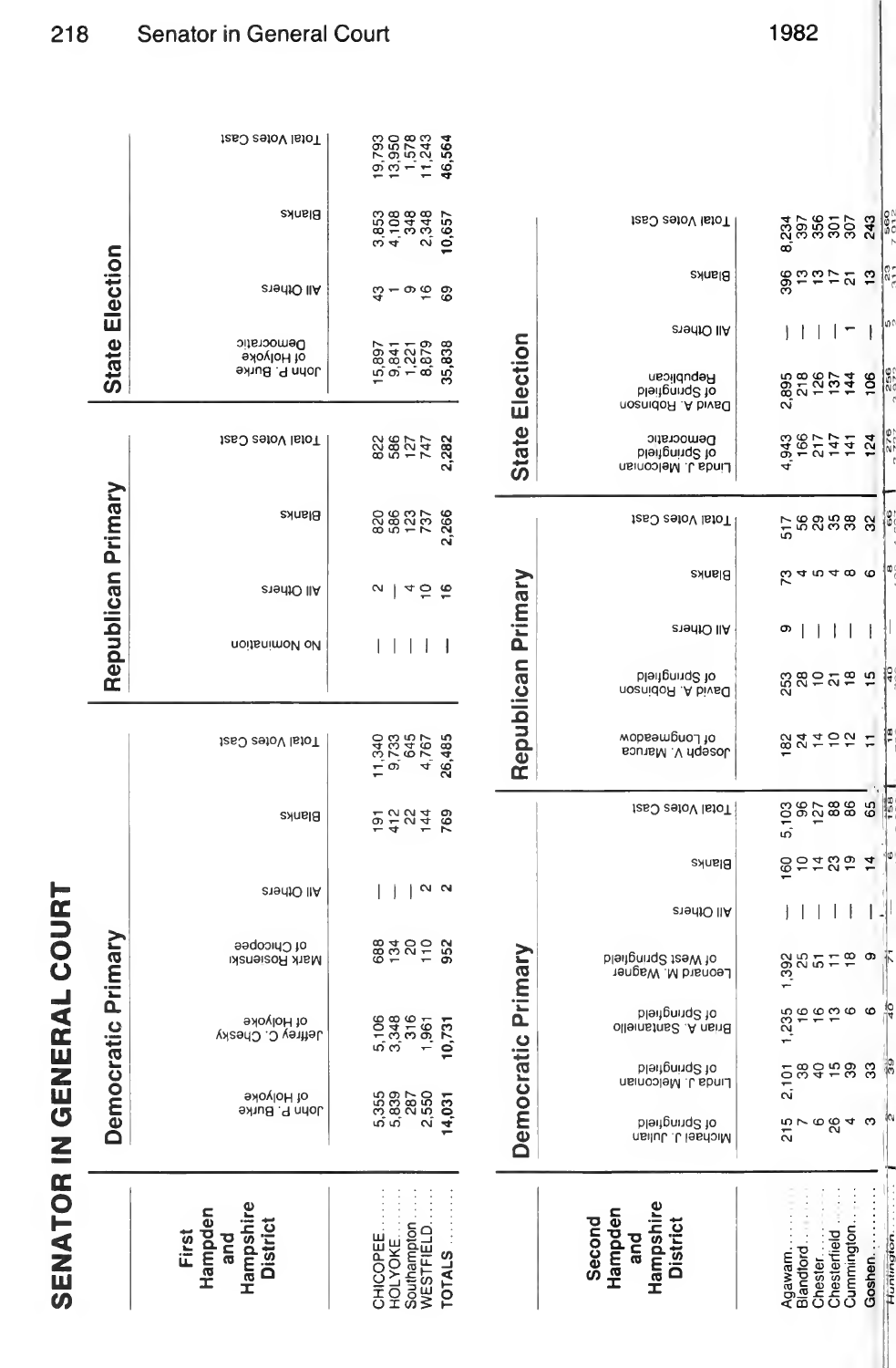|            |           |                              |             |            |            |         | $\begin{matrix} \frac{1}{2} & \frac{1}{2} & \frac{1}{2} & \frac{1}{2} & \frac{1}{2} & \frac{1}{2} & \frac{1}{2} & \frac{1}{2} & \frac{1}{2} & \frac{1}{2} & \frac{1}{2} & \frac{1}{2} & \frac{1}{2} & \frac{1}{2} & \frac{1}{2} & \frac{1}{2} & \frac{1}{2} & \frac{1}{2} & \frac{1}{2} & \frac{1}{2} & \frac{1}{2} & \frac{1}{2} & \frac{1}{2} & \frac{1}{2} & \frac{1}{2} & \frac{1}{2} & \frac{1}{2}$                                                                                                        |              |         |                            |                            | 00<br>00533<br>0053<br>0053<br>0042                                                                                                                                                                                                                                                                                 |                    | Total Votes Cast                          |               |                                  |                     |                                |           |         |                          |                                                                              |
|------------|-----------|------------------------------|-------------|------------|------------|---------|-----------------------------------------------------------------------------------------------------------------------------------------------------------------------------------------------------------------------------------------------------------------------------------------------------------------------------------------------------------------------------------------------------------------------------------------------------------------------------------------------------------------|--------------|---------|----------------------------|----------------------------|---------------------------------------------------------------------------------------------------------------------------------------------------------------------------------------------------------------------------------------------------------------------------------------------------------------------|--------------------|-------------------------------------------|---------------|----------------------------------|---------------------|--------------------------------|-----------|---------|--------------------------|------------------------------------------------------------------------------|
|            |           | $-1$   $\omega$ $\omega$     |             |            |            |         | $\frac{1}{2}$ $\frac{1}{2}$ $\frac{1}{2}$ $\frac{1}{2}$ $\frac{1}{2}$ $\frac{1}{2}$ $\frac{1}{2}$ $\frac{1}{2}$ $\frac{1}{2}$ $\frac{1}{2}$ $\frac{1}{2}$ $\frac{1}{2}$ $\frac{1}{2}$ $\frac{1}{2}$ $\frac{1}{2}$ $\frac{1}{2}$ $\frac{1}{2}$ $\frac{1}{2}$ $\frac{1}{2}$ $\frac{1}{2}$ $\frac{1}{2}$ $\frac{1}{2}$<br>$\begin{array}{c} \begin{array}{c} \textcolor{blue}{\textbf{1}} & \textcolor{blue}{\textbf{1}} & \textcolor{blue}{\textbf{1}} & \textcolor{blue}{\textbf{1}} \\ \end{array} \end{array}$ |              |         |                            |                            | ಿ ಥೆನೆನಿ ಕ್ಷ<br>ಇ<br>$11 - \alpha$ =                                                                                                                                                                                                                                                                                |                    | <b>Blanks</b>                             |               |                                  |                     |                                |           |         |                          |                                                                              |
|            |           |                              |             |            |            |         |                                                                                                                                                                                                                                                                                                                                                                                                                                                                                                                 |              |         |                            |                            | ភិក្តុខ្លាំង <b>និ</b><br>ក្នុង គឺ                                                                                                                                                                                                                                                                                  |                    | Pilomers                                  |               |                                  |                     |                                |           |         |                          | $\sim$ $\mid$ $\sim$ $\sim$ $\sim$ $\mid$ $\sim$ $\mid$ $\sim$ $\sim$ $\mid$ |
|            |           |                              |             |            |            |         | $\frac{27}{2120}$<br>$\frac{276}{2720}$<br>$\frac{276}{2720}$<br>$\frac{476}{2720}$<br>$\frac{476}{2720}$<br>$\frac{676}{2720}$                                                                                                                                                                                                                                                                                                                                                                                 |              |         |                            |                            | ទី ភូនី និង<br>ទី ភូនី និង<br>ទី                                                                                                                                                                                                                                                                                    | State Election     | Democratic<br>of Lowell<br>Philip L. Shea |               |                                  |                     |                                |           |         |                          |                                                                              |
|            |           |                              |             |            |            |         | $\frac{1}{\sqrt{2}}$ အဆစ္တြာ ကလတတ္လက္                                                                                                                                                                                                                                                                                                                                                                                                                                                                           |              |         |                            |                            | ာဗ္ကိ¤္က ဗ္တိ                                                                                                                                                                                                                                                                                                       |                    | Total Votes Cast                          |               |                                  |                     |                                |           |         |                          | ទី ខ្លួន ខ្លួន ខ្លួន និង<br>ទី ខ្លួន ទី ខ្លួន និង                            |
|            |           |                              |             |            |            |         |                                                                                                                                                                                                                                                                                                                                                                                                                                                                                                                 |              |         |                            |                            | $         $ $ $ $\frac{9}{2}$                                                                                                                                                                                                                                                                                       |                    |                                           | Blanks        |                                  |                     |                                |           |         |                          | ទី ខ្លួនខ្លួន ខ្លួន និង<br>និង                                               |
|            |           |                              |             |            |            |         |                                                                                                                                                                                                                                                                                                                                                                                                                                                                                                                 |              |         |                            |                            | $\frac{1}{2}$ $\frac{1}{2}$ $\frac{1}{2}$ $\frac{1}{2}$ $\frac{1}{2}$ $\frac{1}{2}$ $\frac{1}{2}$ $\frac{1}{2}$ $\frac{1}{2}$ $\frac{1}{2}$ $\frac{1}{2}$ $\frac{1}{2}$ $\frac{1}{2}$ $\frac{1}{2}$ $\frac{1}{2}$ $\frac{1}{2}$ $\frac{1}{2}$ $\frac{1}{2}$ $\frac{1}{2}$ $\frac{1}{2}$ $\frac{1}{2}$ $\frac{1}{2}$ |                    | P. Uthers                                 |               |                                  |                     |                                |           |         |                          |                                                                              |
|            |           |                              |             |            |            |         | $\frac{1}{\sqrt{2}}$ တ္တြင္ တိုက္တက္တက္တက္တက္တက္တက္တက္                                                                                                                                                                                                                                                                                                                                                                                                                                                          |              |         |                            |                            | $285 + 68$                                                                                                                                                                                                                                                                                                          | Republican Primary | noitsnimol/ ol/                           |               |                                  |                     |                                |           |         |                          |                                                                              |
|            |           |                              |             |            |            |         | 11 1 1 1 1 1 1 1                                                                                                                                                                                                                                                                                                                                                                                                                                                                                                |              |         |                            |                            | -<br>- 이 그 그 그 그 이 있었는 것<br>- 이 일을 이 있었는 것                                                                                                                                                                                                                                                                          |                    | Total Votes Cast                          |               |                                  |                     |                                |           |         |                          |                                                                              |
|            |           |                              |             |            |            |         | $\frac{1}{\sqrt{2}}$ and $\frac{1}{\sqrt{2}}$ and $\frac{1}{\sqrt{2}}$ and $\frac{1}{\sqrt{2}}$                                                                                                                                                                                                                                                                                                                                                                                                                 |              |         |                            |                            | $\frac{3}{5}$ $\frac{2}{5}$ $\frac{1}{5}$ $\frac{1}{5}$ $\frac{1}{5}$ $\frac{1}{5}$ $\frac{1}{5}$ $\frac{1}{5}$ $\frac{1}{5}$ $\frac{1}{5}$ $\frac{1}{5}$ $\frac{1}{5}$ $\frac{1}{5}$ $\frac{1}{5}$ $\frac{1}{5}$ $\frac{1}{5}$ $\frac{1}{5}$ $\frac{1}{5}$ $\frac{1}{5}$ $\frac{1}{5}$ $\frac{1}{5}$               | cratic Primary     |                                           | <b>Blanks</b> |                                  |                     |                                |           |         |                          | 1582<br>8838492<br>150212834                                                 |
|            |           |                              |             |            |            |         |                                                                                                                                                                                                                                                                                                                                                                                                                                                                                                                 |              |         |                            |                            | $\frac{2}{3}$ $\frac{1}{2}$ $\frac{5}{3}$ $\frac{2}{3}$ $\frac{1}{3}$ $\frac{2}{3}$ $\frac{2}{3}$ $\frac{2}{3}$ $\frac{2}{3}$ $\frac{2}{3}$ $\frac{2}{3}$ $\frac{2}{3}$ $\frac{2}{3}$ $\frac{2}{3}$ $\frac{2}{3}$ $\frac{2}{3}$ $\frac{2}{3}$ $\frac{2}{3}$ $\frac{2}{3}$ $\frac{2}{3}$ $\frac{2}{3}$ $\frac{2}{3}$ |                    | eteritO ilA                               |               |                                  |                     | $    -   \circ       \circ  $  |           |         |                          |                                                                              |
|            |           | $\frac{90}{5}$ $\frac{8}{5}$ |             | 4          |            | ო       | $\frac{1}{9}$ a 888 a $\pm$ 588 $\frac{10}{9}$<br>2.5<br>26<br>395                                                                                                                                                                                                                                                                                                                                                                                                                                              |              |         | ૈ<br>131                   |                            | 7935 Z<br>$\frac{5}{95}$                                                                                                                                                                                                                                                                                            | Demo               | of Lowell<br>Philip L. Shea               |               | 5,020                            |                     | 203<br>648<br>14,552<br>14,587 |           | 450     | 746<br>2,009             | 24,515                                                                       |
| uotBuruuno | Granville | Longmeadow<br>Huntington     | Middlefield | Montgomery | Plainfield | Russell | SPRINGFIELD<br>Southwick                                                                                                                                                                                                                                                                                                                                                                                                                                                                                        | Wds. 1,3,4,6 | Tolland | $\vdots$<br>W. Springfield | Westhampton<br>Worthington | TOTALS.                                                                                                                                                                                                                                                                                                             |                    | Middlesex<br><b>District</b><br>First     |               | $D$ racut $\ldots \ldots \ldots$ | Dunstable<br>Groton | LOWELL                         | Pepperell | Shirley | Tyngsborough<br>Westford | <b>TOTALS</b>                                                                |

B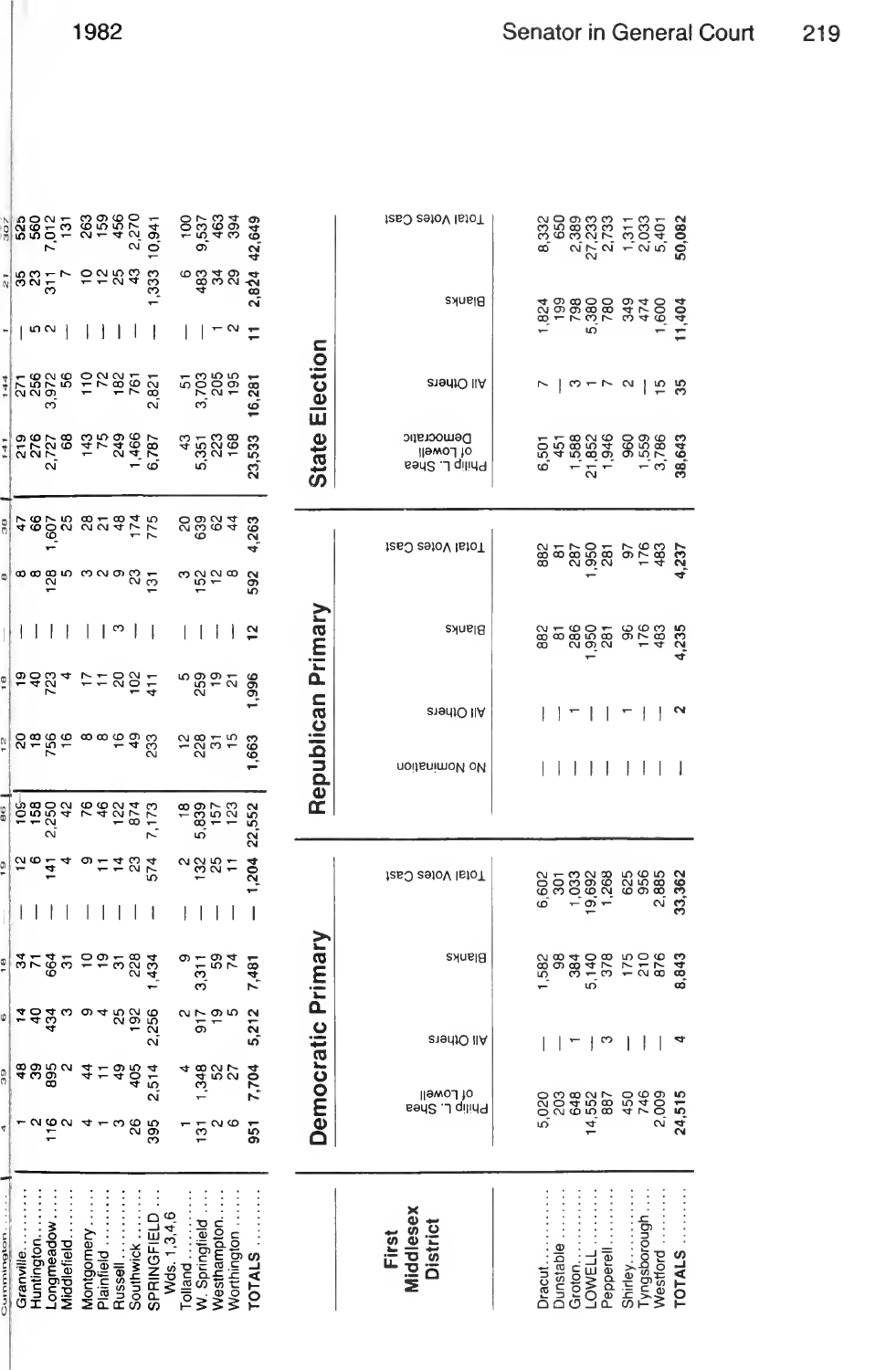| SENATOR IN GENERAL COURT        |                                   |                                                 |                                  |                        |                            |                       |                               |                               |                       |                    |                    |                                                                     |                                                 |                          |                           |  |
|---------------------------------|-----------------------------------|-------------------------------------------------|----------------------------------|------------------------|----------------------------|-----------------------|-------------------------------|-------------------------------|-----------------------|--------------------|--------------------|---------------------------------------------------------------------|-------------------------------------------------|--------------------------|---------------------------|--|
|                                 |                                   | Democratic Primary                              |                                  |                        |                            |                       |                               |                               |                       | Republican Primary |                    |                                                                     |                                                 | <b>State Election</b>    |                           |  |
| Second<br>Middlesex<br>District | of Somerville<br>Denis L. McKenna | of Somerville<br>Salvatore (Sal) R. Albano      | of Medford<br>Louis A. Centrella | Robert W. Collins      | enertiO IIA                | Blanks                | Total Votes Cast              |                               | noitsnimol/ol/        | Pull Others        | <b>Blanks</b>      | Total Votes Cast                                                    | Democratic<br>of Somerville<br>Denis L. McKenna | enemO IIA                | Blanks                    |  |
| MEDFORD<br><b>TOTALS</b>        | 6,594<br>9,233<br>15,827          | 0,112<br>15,573<br>5,461                        | $\frac{547}{440}$<br>2,687       | 1,625<br>2,242<br>2,   |                            | 1.514<br>285<br>2,499 | $\frac{17,441}{21,388}$       |                               | 1<br>I<br>ı           | 85<br>85<br>85     | 215<br>149<br>2365 | 1,462<br>1,165<br>2,627                                             | $\frac{15,722}{17,873}$<br>33,595               | ⊺ಙ ಙ                     | 8,038<br>8,775<br>16,813  |  |
|                                 |                                   | Democratic Primary                              |                                  |                        |                            |                       |                               | Republican Primary            |                       |                    |                    |                                                                     | State Election                                  |                          |                           |  |
| Third<br>Middlesex<br>District  |                                   | P.II Others<br>neblsM to<br>.1L nsnnend .A ndol |                                  | Blanks                 | Total Votes Cast           |                       | No Nomination                 | Pull Others                   | Blanks                | Total Votes Cast   |                    | the macratic for hander.<br>מden<br>penocratic dramad<br>pemocratic | Pilomers                                        | Blanks                   | Total Votes Cast          |  |
| MALDEN.                         |                                   |                                                 |                                  |                        |                            |                       | I                             |                               |                       |                    |                    |                                                                     |                                                 | 5,128<br>4,566<br>1,106  | 20,635<br>12,379<br>3,399 |  |
| MELROSE.                        | 0.934<br>4.224<br>1.188           | 1<br>- I                                        |                                  | ភ្លុំភ្លួន<br>ភ្លុំសូម | 16,170<br>6,455<br>1,708   |                       | $\vert \vert$                 | T<br>$\overline{\phantom{a}}$ | 1,742<br>1,742        | 8275<br>0275       |                    | 15,512<br>7,705<br>2,293                                            | I<br>1                                          |                          |                           |  |
| Reading<br>Pcts. 3,4,5          |                                   |                                                 |                                  |                        |                            |                       |                               |                               |                       |                    |                    |                                                                     |                                                 |                          |                           |  |
| Wakefield.<br>Stoneham          | 3,616<br>4,685<br>24,635          |                                                 |                                  | $\frac{1,312}{1,497}$  | $4,928$<br>6,166<br>35,427 |                       | L<br>$\overline{\phantom{a}}$ | I<br>L                        | 1770<br>07170<br>0825 | $\frac{29}{170}$   |                    | 6,306<br>8,052<br>99,868                                            |                                                 | 2,302<br>2,523<br>15,621 | 8,511<br>10,575<br>55,491 |  |
| <b>TOTALS</b>                   |                                   |                                                 |                                  |                        |                            |                       | $\overline{\phantom{a}}$      | 1                             |                       |                    |                    |                                                                     | $\sim$                                          |                          |                           |  |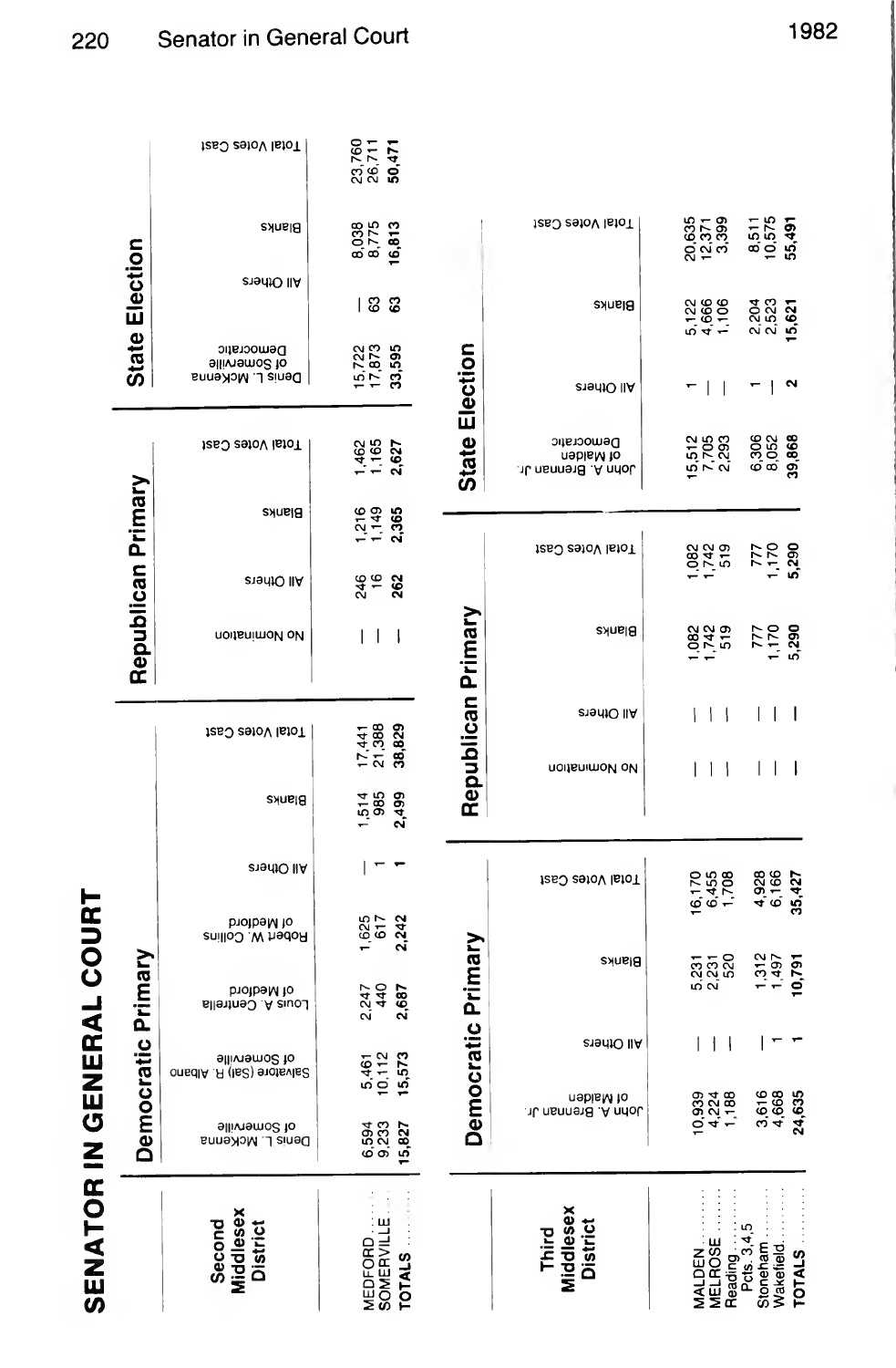|                    | Total Votes Cast                                     | 007<br>01458<br>0087                                                        |                    | Total Votes Cast                           | 1, 2022<br>1, 2022<br>1, 2022<br>1, 2022<br>1, 2022<br>1, 2022<br>1, 2022                                      |
|--------------------|------------------------------------------------------|-----------------------------------------------------------------------------|--------------------|--------------------------------------------|----------------------------------------------------------------------------------------------------------------|
| State Election     | Blanks<br>All Others                                 | ង្គី 5 5 6<br>ភូមិ 5 6<br>ភូមិ 4<br>19,856<br>3<br>5                        |                    | Blanks                                     | ក្នុងមួយ<br>2,451<br>345<br>$\overline{5}$                                                                     |
|                    | Democratic<br>notgnihA to<br><b>Richard A. Kraus</b> | 15388<br>15388<br>15867<br>40,920                                           |                    | e19rt0 IIA                                 | $ $ $ $ $\sim$ $ $<br>2<br>ı<br>$\mathbf{1}$                                                                   |
|                    | Total Votes Cast                                     | ខ្លួន ខ្ល <sub>ុំ</sub> ដ<br>ខ្លួន ខ្លួ<br>6,178                            | State Election     | Republican<br>veel .L ndol.<br>mentieW to  |                                                                                                                |
|                    | Blanks                                               | 21788<br>21788<br>5115                                                      |                    | Democratic<br>of Bedford<br>Carol C. Amick | 3.51386<br>5.396657554<br>5.59675548<br>5.548                                                                  |
| Republican Primary | All Others<br>noitenimoM oM                          | 240<br>3<br>1111<br>L                                                       |                    | Total Votes Cast                           | <b>2248224254254425</b>                                                                                        |
|                    | Total Votes Cast                                     |                                                                             |                    | <b>Blanks</b>                              | $439$<br>$281$<br>38                                                                                           |
|                    | <b>Blanks</b>                                        | 16218<br>8,703<br>9,544<br>10,029<br>40,492<br>470<br>33588                 | Republican Primary | e19rhO IIA                                 | 1111<br>$\Box$<br>ı                                                                                            |
|                    | All Others<br>of ashshO                              | -1<br>ı<br>$\overline{\phantom{a}}$<br>음 12 달<br>373                        |                    | yseJ.Lndol.<br>mentisW to                  | ន្តន្ត្តីទីឌួ ឌីឌ្<br>342                                                                                      |
|                    | notgnihA to<br>Helen Metros<br>of Lexington          | ទ្ធីធ្លូងី<br>2,019                                                         |                    | Total Voles Cast                           | 415<br>5584388<br>2004 405<br>2007 5087                                                                        |
|                    | venonaly mailinw<br>notpnihA<br>James J. Lyons Jr.   | ទ្ធវត្តខ្លួ<br>2,370<br>1988<br>1988<br>1997<br>10,110                      |                    | Blanks                                     | ទី ដូច និង<br>ទី១៩ ដូច និង<br>10,47                                                                            |
|                    | notgnihA to<br>Richard A. Kraus                      | $74884$<br>$74884$<br>10,271                                                |                    | eneritO IIA                                | 4<br>  ო<br>$\mathbb{I}$<br>ł<br>-1                                                                            |
| Democratic Primary | Edward A. Flaherty<br>of Winchester                  | 1959<br>1959<br>1959<br>7,029                                               | Democratic Primary | of Bedford<br>Carol C. Amick               | $588888$<br>$-38888$<br>6,830<br>1,732<br>20,80                                                                |
|                    | Gerard P. Donahoe                                    | 988<br>2020<br>388<br>388                                                   |                    |                                            |                                                                                                                |
|                    | Fourth<br>Middlesex<br>District                      | exington<br><b>Ninchester</b><br>Arlington<br><b>NOBURN</b><br><b>OTALS</b> |                    | Fifth<br>Middlesex<br>District             | Chelmsford<br><b><i>NALTHAM</i></b><br>incoln<br>aurlington<br><b>STATO.</b><br>Carlisle.<br>edford.<br>Neston |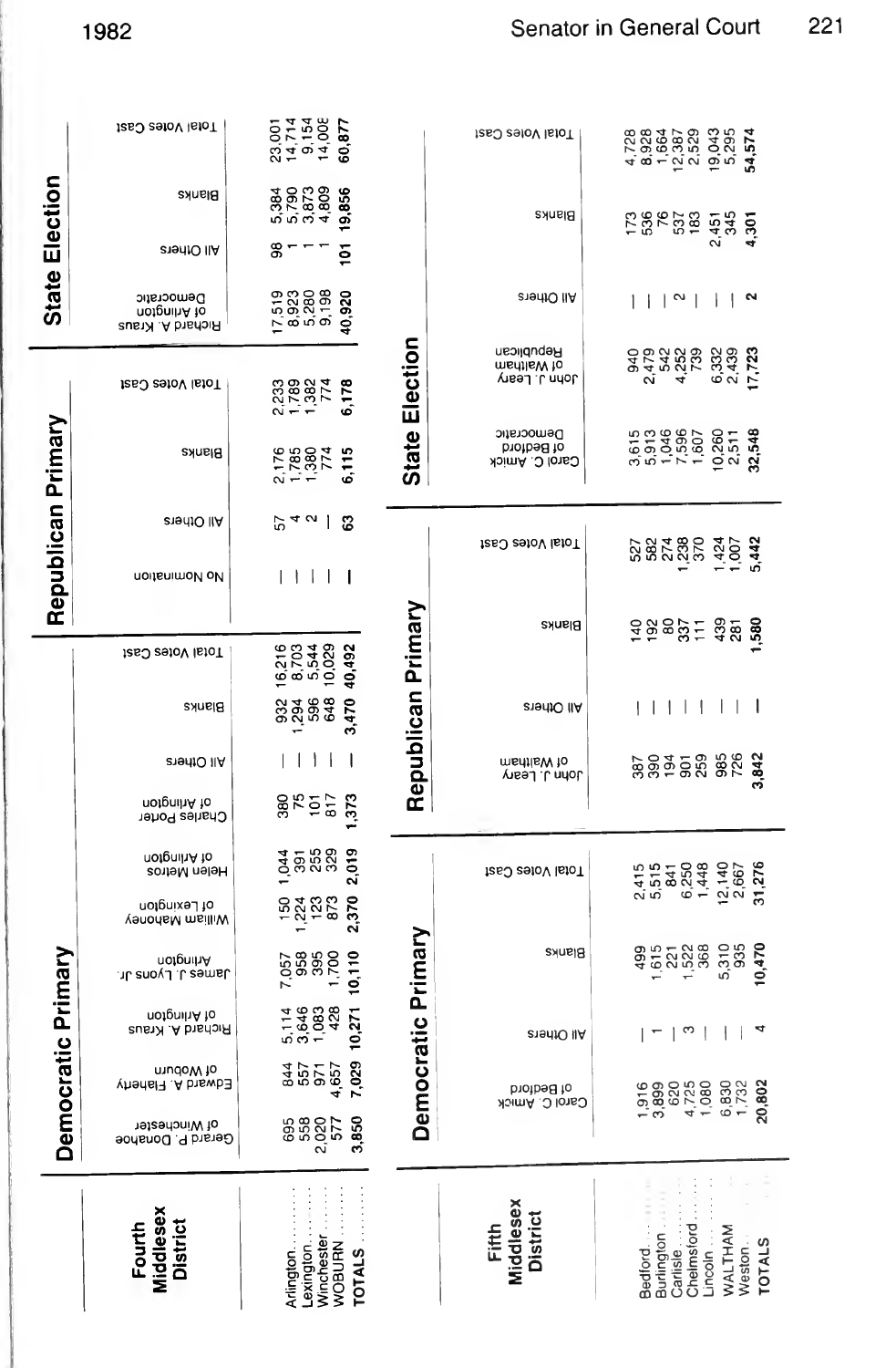| 222 | Senator in General Court |                                 |
|-----|--------------------------|---------------------------------|
|     | 1260 zetoV lstoT         | 66362125<br>66681126<br>8666101 |

SENATOR IN GENERAL COURT

|                    | <b>Blanks</b>                                                  | <b>8888588</b>                                                                                   |                                       | Total Votes Cast                              | 24,113<br>39,140<br>63,253               |
|--------------------|----------------------------------------------------------------|--------------------------------------------------------------------------------------------------|---------------------------------------|-----------------------------------------------|------------------------------------------|
|                    | All Others                                                     | п<br>1       <b> </b>                                                                            |                                       | Blanks                                        | 3,540<br>5,887<br>9,427                  |
|                    | Republican<br>Jewbelway<br>Jeffrey D. Nutting                  | ទីមីនី<br>សូមីមីដូនី សូមី<br>សូមី - មី សូមី                                                      |                                       | Pilo liners                                   | $\mathsf{L}$<br>$\overline{\phantom{a}}$ |
| State Election     | Democratic<br>of Framingham<br>Edward L. Burke                 | 3 ភ្នំ ភ្លូង ភ្លូង ភ្លូង<br>ភ្នំ ភ្លូង ភ្លូង ភ្លូង ភ្លូង<br>ភ្នំ ភ្លូង ភ្នំ ភ្លូង ភ្លូង          | State Election                        | Republican<br>pf Newton<br>Theodore Madfis    | $4,286$<br>$9,056$<br>$13,342$           |
|                    | Total Votes Cast                                               | ន្តនិងឧន្តរ្<br>1,635                                                                            |                                       | Democratic<br>of Brookline<br>ласк Н. Васктап | 16,287<br>24,197<br>40,484               |
|                    | <b>SAngle</b>                                                  | និឌទីនទឹ<br>504                                                                                  |                                       | Total Votes Cast                              | 1,762<br>2,994<br>4,756                  |
| Republican Primary | e19rt0 IIA                                                     | I<br>$\mathbf{I}$<br>$\mathbf{I}$<br>$\perp$<br>- 1                                              |                                       | <b>Bianks</b>                                 | 828                                      |
|                    | Jeffrey D. Nutting<br>Jeffrey D. Nutting                       | ភ្នំទីនឹងទី<br>ត្ត                                                                               | Republican Primary                    | Pill Others                                   | $\mathbf{I}$<br>1<br>$\mathsf{I}$        |
|                    | tes O estoV letoT                                              | $\begin{array}{c}\n 128 \\  1580 \\  267 \\  367 \\  568 \\  688\n \end{array}$<br>$\frac{1}{2}$ |                                       | of Newton<br>ziłbsM enoboerT                  | 936<br>1,890<br>2,826                    |
|                    | <b>Blanks</b>                                                  | <u>ងដ៏កំពង់ ដ</u>                                                                                |                                       | Total Votes Cast                              | 16,882<br>25,631<br><b>42,513</b>        |
| Democratic Primary | enentO IIA                                                     | $1 + 1$<br>ı<br>$\mathsf{l}$                                                                     | Democratic Primary                    | Blanks                                        | 6,638<br>10,256<br>16,894                |
|                    | of Framingham<br>Robert M. Celeste                             | $\begin{array}{c}\n 888888688 \\  1888868\n \end{array}$                                         |                                       | enertiO IIA                                   | I<br>I<br>ı                              |
|                    | of Framingham<br>Edward L. Burke                               | 20,121                                                                                           |                                       | of Brookline<br>Jack H. Backman               | 10,244<br>15,375<br>25,619               |
|                    | First<br>Middlesex<br><b>Norfolk</b><br><b>District</b><br>and | Framingham<br>Ashland<br>Franklin<br>Holliston<br>Medway.<br><b>TOTALS</b><br>Natick             | Middlesex<br>Second<br>and<br>Norfolk | <b>District</b>                               | Brookline<br>NEWTON<br><b>TOTALS</b>     |

1982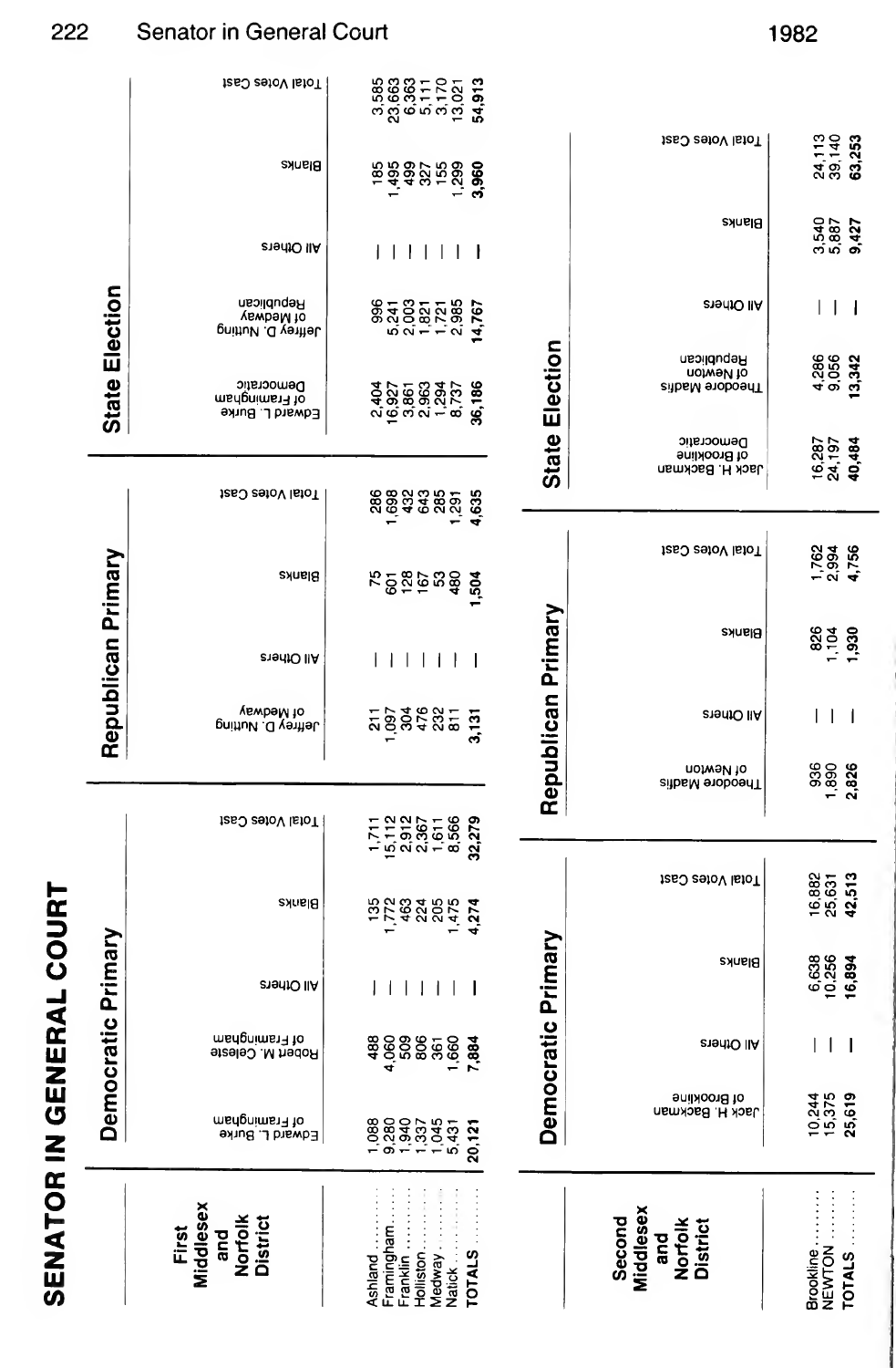|                                                                       |                                | Democratic Primary                  |                                    |                                  |              |                               |                  | Republican Primary                  |                          |                   |                   | <b>State Election</b>                         |                                                          |                                    |                           |                            |               |                               |  |
|-----------------------------------------------------------------------|--------------------------------|-------------------------------------|------------------------------------|----------------------------------|--------------|-------------------------------|------------------|-------------------------------------|--------------------------|-------------------|-------------------|-----------------------------------------------|----------------------------------------------------------|------------------------------------|---------------------------|----------------------------|---------------|-------------------------------|--|
| Middlesex<br><b>Suffolk</b><br><b>District</b><br>and<br>5            | nwoheleW to<br>George Bachrach | of Boston<br>Albert Di Nicola       | of Watertown<br>James E. Fahey Jr. | william G. Maher<br>9pbildmsJ to | Pill Others  | Blanks                        | Total Voles Cast | of Belmont<br>nsisemted. T shaM     | Pill Others              | Blanks            | Total Votes Cast  | Democratic<br>of Watertown<br>George Bachrach | of Belmont<br>nsisamise .T shaM                          | nsnsnoM. 9 msilliW<br>Republican   | Independent<br>of Belmont | Pil Others                 | Blanks        | Total Votes Cast              |  |
| <b>BOSTON</b><br><b>Belmont</b>                                       | 88                             | 338                                 | 2,469<br>3,210                     | $\frac{25}{359}$                 | $\mathsf{L}$ | 582<br>1.842                  | 8,236<br>10,512  | 245<br>243                          | $\circ$                  | 465<br>226        | $\frac{716}{469}$ | 6,478<br>8,401                                |                                                          | 4,830                              | 1,794<br>997              | $\perp$                    | 594<br>2,287  | $12,915$<br>$13,515$          |  |
| Wd. 21, Pct. 9,<br>10, 11, 12, 13, 14<br>15, 16, Wd. 22<br>CAMBRIDGE  | 4,729                          | 135                                 | 1,106                              | 2,983                            | $\mathsf{I}$ | 663                           | 9,616            | 429                                 | $\overline{\phantom{a}}$ | 324               | 753               | 9,344                                         |                                                          | 2,068                              | 583                       | J                          | 783           | 12,778                        |  |
| Wds. 8.9, 10, 11<br>Watertown<br><b>TOTALS</b>                        | 4,846<br>17,934                | 345<br>1,292                        | 4,538<br>11,323                    | 333<br>4,792                     |              | 642<br>3,727                  | 39,068<br>10,704 | ,066<br>2,983                       | $\bullet$<br>I           | ,486<br>471       | 4,475<br>1,537    | 10,014<br>34,237                              | 11,293                                                   | 3,346                              | 625<br>3,999              |                            | 709<br>4,373  | 14,695<br>53.903              |  |
|                                                                       |                                | Democratic Primary                  |                                    |                                  |              |                               |                  | Republican Primary                  |                          |                   |                   |                                               |                                                          | State Election                     |                           |                            |               |                               |  |
| Worcester<br>Middlesex<br>District<br>and                             | Chester G. Atkins              | of Concord                          | All Others                         | Blanks                           |              | Total Votes Cast              |                  | of Marlborough<br>Frank J. Valianti | All Others               | <b>Blanks</b>     | Total Votes Cast  |                                               | Democratic<br>of Concord<br>Chester G. Alkins            | Republican<br>frank J. Valianti    |                           | Pile Others                | <b>Blanks</b> | Total Votes Cast              |  |
| dporough<br>Concord<br>Harvard<br>dudson<br>Berlin.<br>Actorn<br>Ayer |                                | 019<br>03279<br>23282<br>657<br>928 | က<br>$\mathbf{I}$                  | <b>REBERER</b>                   |              | 338553<br>38555<br>898<br>647 |                  | gas 5 g 3 g                         | 1  1  1  1<br>‴ ∣        | ខ្លួន៦និង្គ ទន្ទិ | 음음들 등 왕왕          |                                               | $4.54888$<br>$6.74888$<br>$6.7488$<br>$6.744$<br>$6.744$ | ភ្លូង អូន ខ្លួន<br>ក្នុង អូន ខ្លួន |                           | $\vert \circ$<br>1 1 1 1 1 | atakë aa      | <b>358888888</b><br>258888888 |  |

J,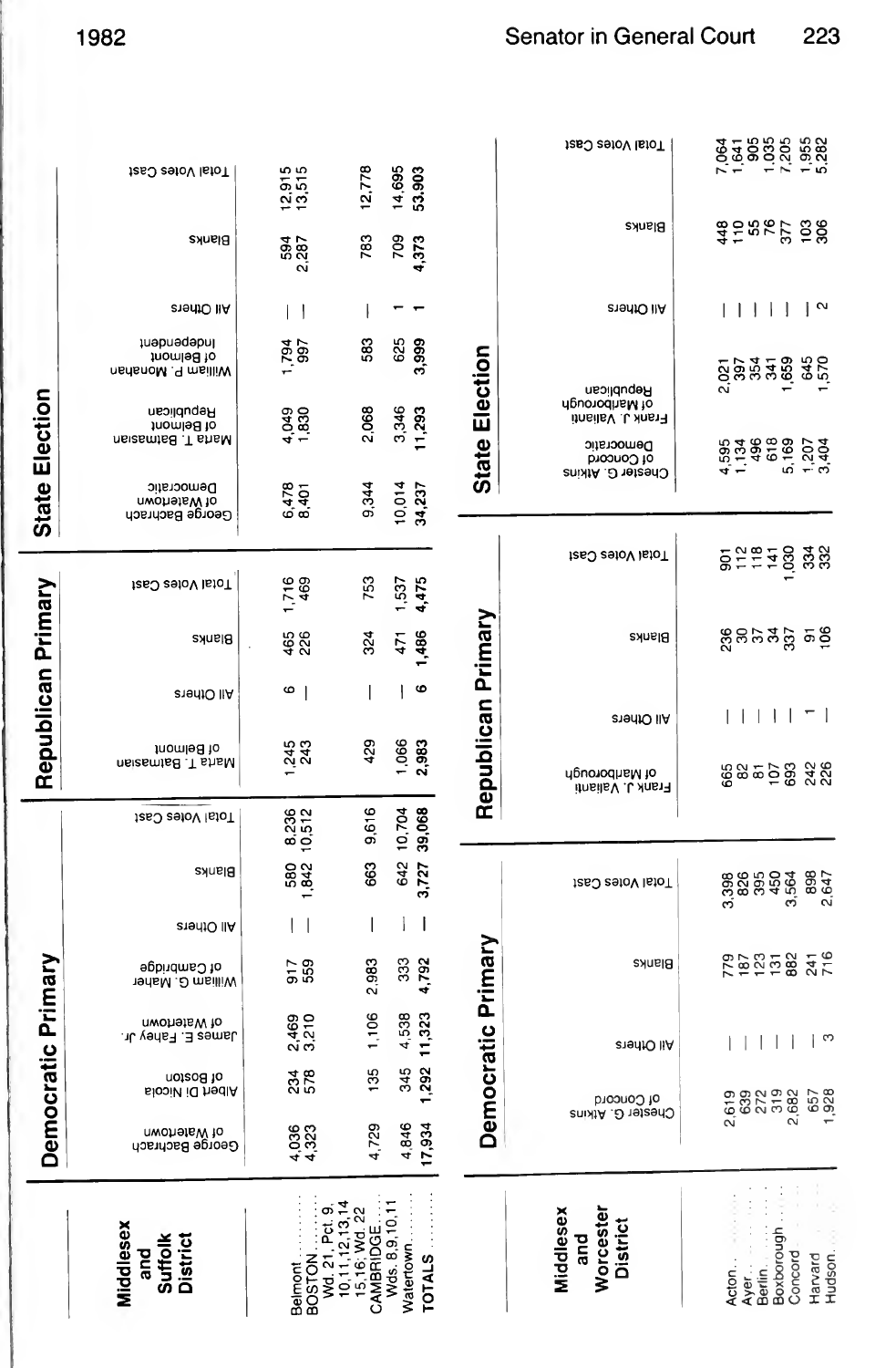| í                                                                                                                     |
|-----------------------------------------------------------------------------------------------------------------------|
|                                                                                                                       |
|                                                                                                                       |
|                                                                                                                       |
|                                                                                                                       |
|                                                                                                                       |
|                                                                                                                       |
| ۱                                                                                                                     |
|                                                                                                                       |
| <b>Contract Contract Contract Contract Contract Contract Contract Contract Contract Contract Contract Contract Co</b> |
|                                                                                                                       |
| i.<br>ı<br>I                                                                                                          |
|                                                                                                                       |
|                                                                                                                       |
|                                                                                                                       |
|                                                                                                                       |
|                                                                                                                       |
| ۱<br>l                                                                                                                |

 $\overline{a}$ 

|                                                                                      |                                                           |                                                                   | Democratic Primary                            |                                                   |                                               |                                                             | Republican Primary             |                              |                                                                             | State Election                                     |                                                    |                        |                                                  |
|--------------------------------------------------------------------------------------|-----------------------------------------------------------|-------------------------------------------------------------------|-----------------------------------------------|---------------------------------------------------|-----------------------------------------------|-------------------------------------------------------------|--------------------------------|------------------------------|-----------------------------------------------------------------------------|----------------------------------------------------|----------------------------------------------------|------------------------|--------------------------------------------------|
| Middlese)<br>and<br>Worcester<br>continued<br><b>District</b>                        | of Concord<br>Chester G. Atkins                           | All Others                                                        | Blanks                                        | Total Votes Cast                                  | of Marlborough<br>Frank J. Valianti           | All Others                                                  | <b>Bianks</b>                  | Total Votes Cast             | Democratic<br>Of Concord<br>Chester G. Alkins                               | inailsV J. Aaliani<br>of Marlborough<br>Republican | Pilomers                                           | <b>Blanks</b>          | Total Votes Cast                                 |
| Littleton<br>MARLBOROUGH<br>Maynard<br><b>TOTALS</b><br>$Stow$<br>Wayland<br>Sudbury | 974<br>3,936<br>1,280<br>$88,000$<br>$-2,000$<br>$-2,000$ | c<br>I<br>ı<br>ı<br>$\mathbf{I}$<br>$\overline{\phantom{a}}$<br>I | <b>222</b><br>2222 2323<br>2322 233           | 285 86 875 88<br>128 886 75 886<br>10 - 20 886 76 | <u>ន្តអូន ឌួនទី ន</u>                         | L<br>$\mathbf{I}$<br>ł<br>Ш<br>$\mathbf{I}$<br>$\mathbf{I}$ | <b>ិត្តូ</b> ខ ¤ ឌ្លូង្កូ ខ្លួ | 2#8 2#8<br>6,209             | 1<br>1986 1986<br>1986 1986 19                                              | 356 8888<br>407 88888<br>17,774                    | N<br>$\mathsf{L}$<br>111<br>$\mathbf{I}$           | <b>Ega Bea B</b>       | 2788<br>2788<br>2988<br>2.338<br>0.238<br>56.762 |
|                                                                                      |                                                           |                                                                   | Democratic Primary                            |                                                   |                                               |                                                             | Republican Primary             |                              |                                                                             | State Election                                     |                                                    |                        |                                                  |
| Norfolk<br>District                                                                  | Paul D. Harold<br>Paul D. Harold                          | eteritO IIA                                                       | <b>Blanks</b>                                 | Total Votes Cast                                  | nonsnimol/ ol/                                | Pitholics                                                   | <b>Blanks</b>                  | Total Votes Cast             | Paul D. Harold<br>of Quincy<br>Democratic                                   | Pull Others                                        | Blanks                                             | Total Votes Cast       |                                                  |
| Braintree<br>Holbrook<br><b>TOTALS</b><br>Avon                                       | $\frac{7,166}{7,160}$<br>7,164<br>17,656<br>27,852        | ł<br>ı<br>$\mathbf{I}$<br>$\mathbf{I}$                            | និង<br>ខែមី <b>ខូ ខូ</b><br>ខូ ភូមិ <b>ខូ</b> | 1.506<br>1.5064<br>1.606<br>1.608                 | $\perp$<br>I<br>$\overline{\phantom{a}}$<br>ł | $\perp$<br>ł<br>ı                                           | 2015<br>2016<br>2017<br>2018   | 2015<br>2016<br>2017<br>2018 | $\begin{array}{r} 1,625 \\ 11,850 \\ 3,602 \\ 27,400 \end{array}$<br>44,477 | 4<br>۰<br>$\mathbf{I}$<br>$\overline{\phantom{a}}$ | $47.85$<br>$7.785$<br>$7.785$<br>$-6.35$<br>11,918 | 23355<br>23555<br>2543 |                                                  |

Iza<br>Jesu votes Cast